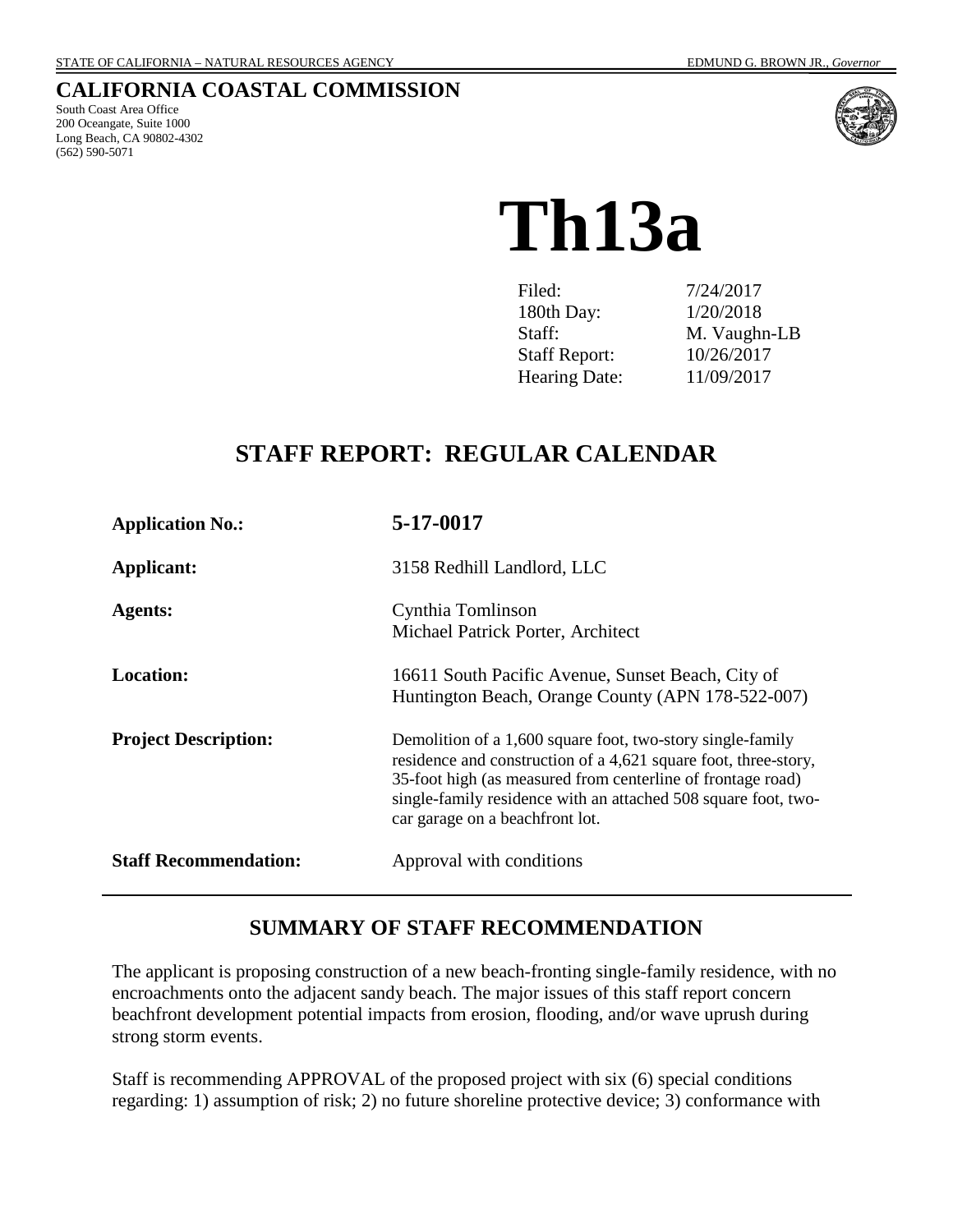the submitted drainage plan; 4) storage of construction materials, mechanized equipment and removal of construction debris; 5) future development; and 6) a deed restriction against the property referencing all of the special conditions contained in this staff report.

Section 30600(c) of the Coastal Act provides for the issuance of coastal development permits directly by the Commission in regions where the local government having jurisdiction does not have a certified Local Coastal Program for the relevant area. The Sunset Beach area was annexed to the City of Huntington Beach in 2011. Although the City has a certified LCP, the recently annexed area has not yet been incorporated into certified LCP. Therefore, the Coastal Commission is the permit issuing entity and the standard of review is Chapter 3 of the Coastal Act.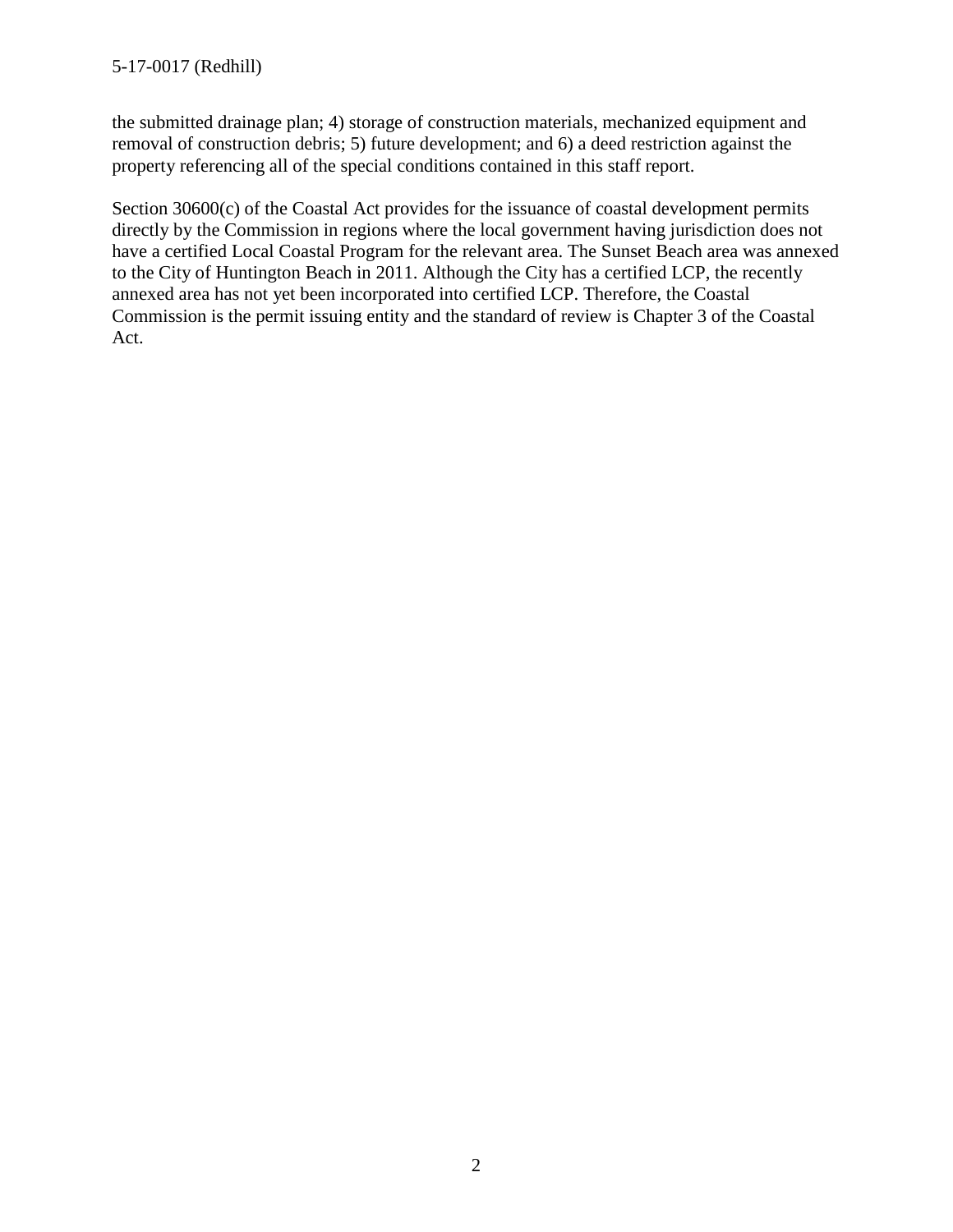# **TABLE OF CONTENTS**

## **EXHIBITS**

Exhibit 1 – Vicinity Map and Aerial Photo Exhibit 2 – COSMOS Map Exhibit 3 – Project Plans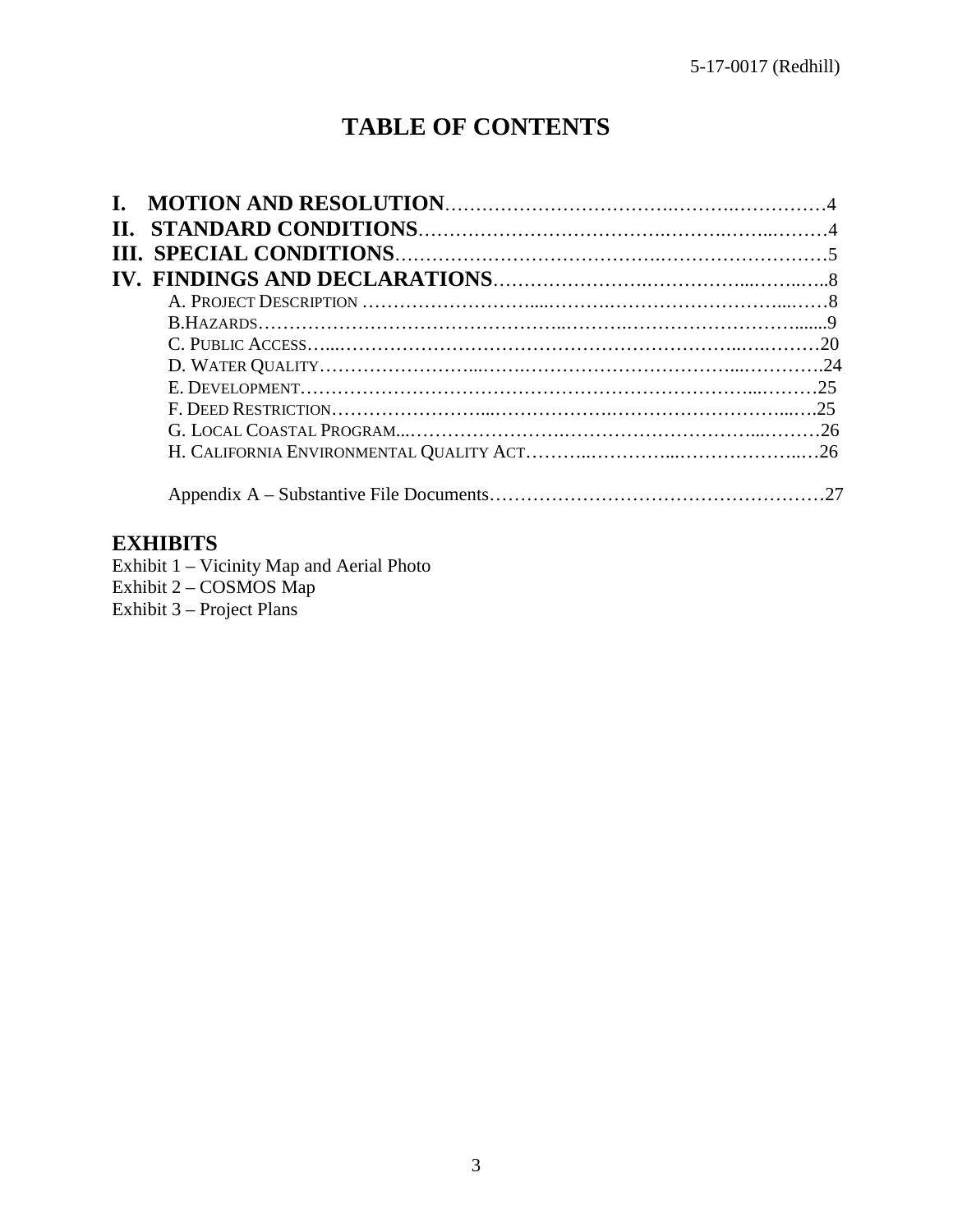## **I. MOTION AND RESOLUTION**

### **Motion:**

*I move that the Commission approve the Coastal Development Permit Application 5-17- 0017 in pursuant to the staff recommendation.*

Staff recommends a **YES** vote. Passage of this motion will result in approval of the permit as conditioned and adoption of the following resolution and findings. The motion passes only by affirmative vote of a majority of the Commissioners present.

### **Resolution:**

*The Commission hereby approves a coastal development permit for the proposed development and adopts the findings set forth below on grounds that the development as conditioned will be in conformity with the policies of Chapter 3 of the Coastal Act and will not prejudice the ability of the local government having jurisdiction over the area to prepare a Local Coastal Program conforming to the provisions of Chapter 3. Approval of the permit complies with the California Environmental Quality Act because either 1) feasible mitigation measures and/or alternatives have been incorporated to substantially lessen any significant adverse effects of the development on the environment, or 2) there are no further feasible mitigation measures or alternatives that would substantially lessen any significant adverse impacts of the development on the environment.*

## **II. STANDARD CONDITIONS**

This permit is granted subject to the following standard conditions:

- 1. **Notice of Receipt and Acknowledgment.** The permit is not valid and development shall not commence until a copy of the permit, signed by the permittee or authorized agent, acknowledging receipt of the permit and acceptance of the terms and conditions, is returned to the Commission office.
- 2. **Expiration.** If development has not commenced, the permit will expire two years from the date on which the Commission voted on the application. Development shall be pursued in a diligent manner and completed in a reasonable period of time. Application for extension of the permit must be made prior to the expiration date.
- 3. **Interpretation.** Any questions of intent or interpretation of any condition will be resolved by the Executive Director or the Commission.
- 4. **Assignment.** The permit may be assigned to any qualified person, provided assignee files with the Commission an affidavit accepting all terms and conditions of the permit.
- 5. **Terms and Conditions Run with the Land.** These terms and conditions shall be perpetual, and it is the intention of the Commission and the permittee to bind all future owners and possessors of the subject property to the terms and conditions.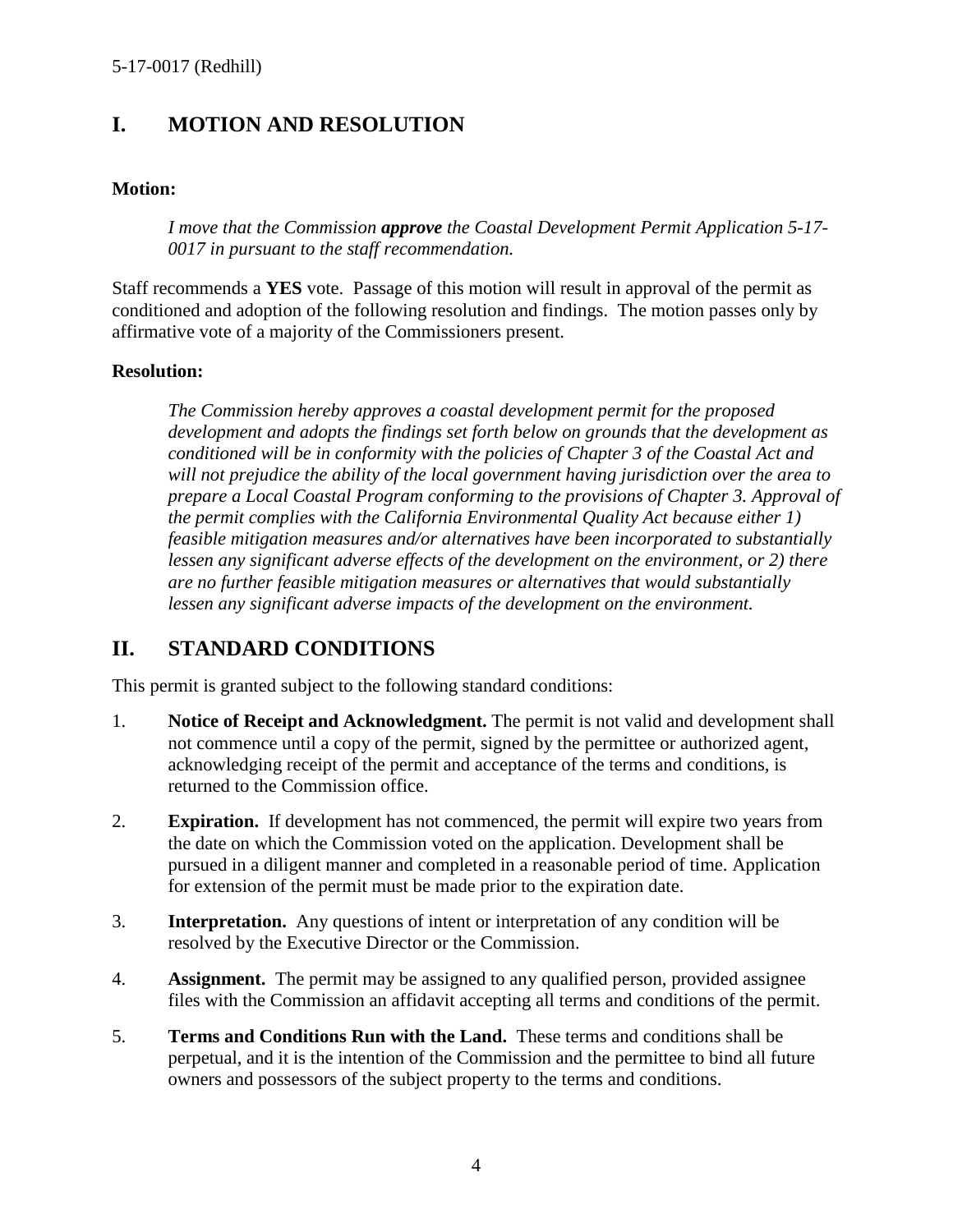## **III. SPECIAL CONDITIONS**

This permit is granted subject to the following special conditions:

- 1. **Assumption of Risk, Waiver of Liability and Indemnity.** By acceptance of this permit, the applicant acknowledges and agrees (i) that the site may be subject to hazards from erosion, flooding, wave uprush, and sea level rise; (ii) to assume the risks to the applicant and the property that is the subject of this permit of injury and damage from such hazards in connection with this permitted development; (iii) to unconditionally waive any claim of damage or liability against the Commission, its officers, agents, and employees for injury or damage from such hazards; and (iv) to indemnify and hold harmless the Commission, its officers, agents, and employees with respect to the Commission's approval of the project against any and all liability, claims, demands, damages, costs (including costs and fees incurred in defense of such claims), expenses, and amounts paid in settlement arising from any injury or damage due to such hazards.
- 2. **No Future Shoreline Protective Device.** By acceptance of this permit, the applicant agrees, on behalf of itself and all other successors and assigns, that no shoreline protective device(s) shall ever be constructed to protect the development approved pursuant to Coastal Development Permit No. 5-17-0017 including, but not limited to, the residence, garage, foundations, and any future improvements, in the event that the development is threatened with damage or destruction from waves, erosion, storm conditions, sea level rise, or other natural hazards in the future. By acceptance of this permit, the applicant hereby waives, on behalf of itself and all successors and assigns, any rights to construct such devices that may exist under applicable law.

By acceptance of this permit, the applicant further agrees, on behalf of itself and all successors and assigns, that the landowner(s) shall remove the development authorized by this permit, including the residence, garage, foundations, and hardscape if: (a) any government agency has ordered that the structures are not to be occupied due to coastal hazards, or if any public agency requires the structures to be removed; (b) essential services to the site can no longer feasibly be maintained (e.g., utilities, roads); (c) the development is no longer located on private property due to the migration of the public trust boundary; (d) removal is required pursuant to LCP policies for sea level rise adaptation planning; or (e) the development would require a shoreline protective device to prevent a-d above.

Prior to removal, the permittee shall submit two copies of a Removal Plan to the Executive Director for the review and written approval. The Removal Plan shall clearly describe the manner in which such development is to be removed and the affected area restored so as to best protect coastal resources, including the Pacific Ocean. In the event that portions of the development fall to the beach or ocean before they are removed, the landowner shall remove all recoverable debris associated with the development from the beach and ocean and lawfully dispose of the material in an approved disposal site. Such removal shall require a coastal development permit.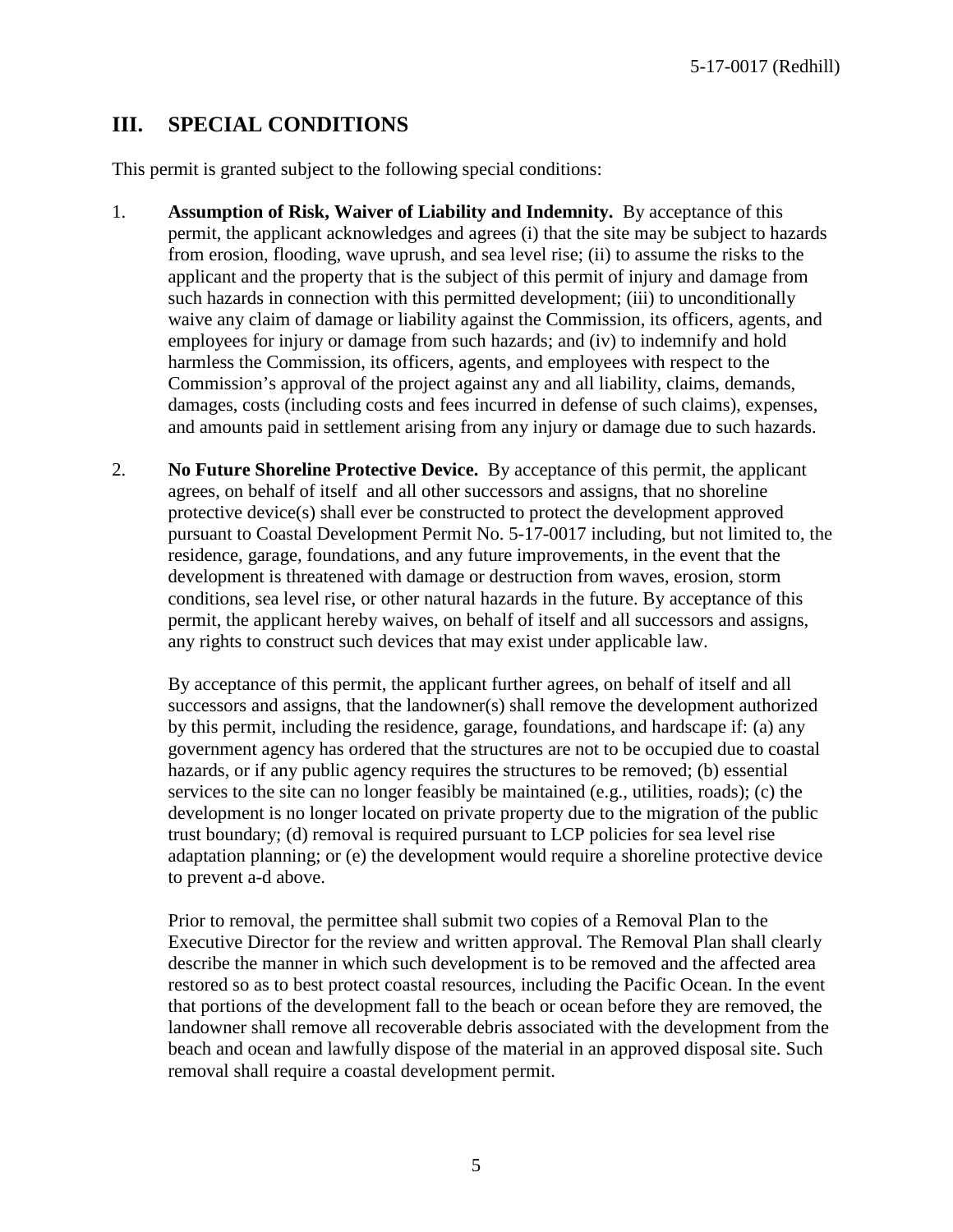## 5-17-0017 (Redhill)

- 3. **Drainage Plan.** The applicant shall conform to the site drainage details depicted in the site plan dated 5/10/2017 indicating use of bottomless trench drains at the rear/street side of the lot for on-site percolation of runoff from all impervious areas. Any proposed changes to the approved plan shall be reported to the Executive Director. No changes to the approved plan shall occur without a Commission amendment to this coastal development permit unless the Executive Director determines that no amendment is legally required.
- 4. **Storage of Construction Materials, Mechanized Equipment and Removal of Construction Debris.** The permittee shall comply with the following constructionrelated requirements:
	- (a) No demolition or construction materials, debris, or waste shall be placed or stored on the beach or anywhere it may enter sensitive habitat, receiving waters or a storm drain, or be subject to wave, wind, rain, or tidal erosion and dispersion.
	- (b) No demolition or construction equipment, materials, or activity shall be placed in or occur in any location that would result in impacts to environmentally sensitive habitat areas, streams, wetlands or their buffers.
	- (c) Any and all debris resulting from demolition or construction activities shall be removed from the project site within 24 hours of completion of the project.
	- (d) Demolition or construction debris and sediment shall be removed from work areas each day that demolition or construction occurs to prevent the accumulation of sediment and other debris that may be discharged into coastal waters.
	- (e) All trash and debris shall be disposed in the proper trash and recycling receptacles at the end of every construction day.
	- (f) The applicant shall provide adequate disposal facilities for solid waste, including excess concrete, produced during demolition or construction.
	- (g) Debris shall be disposed of at a legal disposal site or recycled at a recycling facility. If the disposal site is located in the coastal zone, a coastal development permit or an amendment to this permit shall be required before disposal can take place unless the Executive Director determines that no amendment or new permit is legally required.
	- (h) All stock piles and construction materials shall be covered, enclosed on all sides, shall be located as far away as possible from drain inlets and any waterway, and shall not be stored in contact with the soil.
	- (i) Machinery and equipment shall be maintained and washed in confined areas specifically designed to control runoff. Thinners or solvents shall not be discharged into sanitary or storm sewer systems.
	- (j) The discharge of any hazardous materials into any receiving waters shall be prohibited.
	- (k) Spill prevention and control measures shall be implemented to ensure the proper handling and storage of petroleum products and other construction materials. Measures shall include a designated fueling and vehicle maintenance area with appropriate berms and protection to prevent any spillage of gasoline or related petroleum products or contact with runoff. The area shall be located as far away from the receiving waters and storm drain inlets as possible.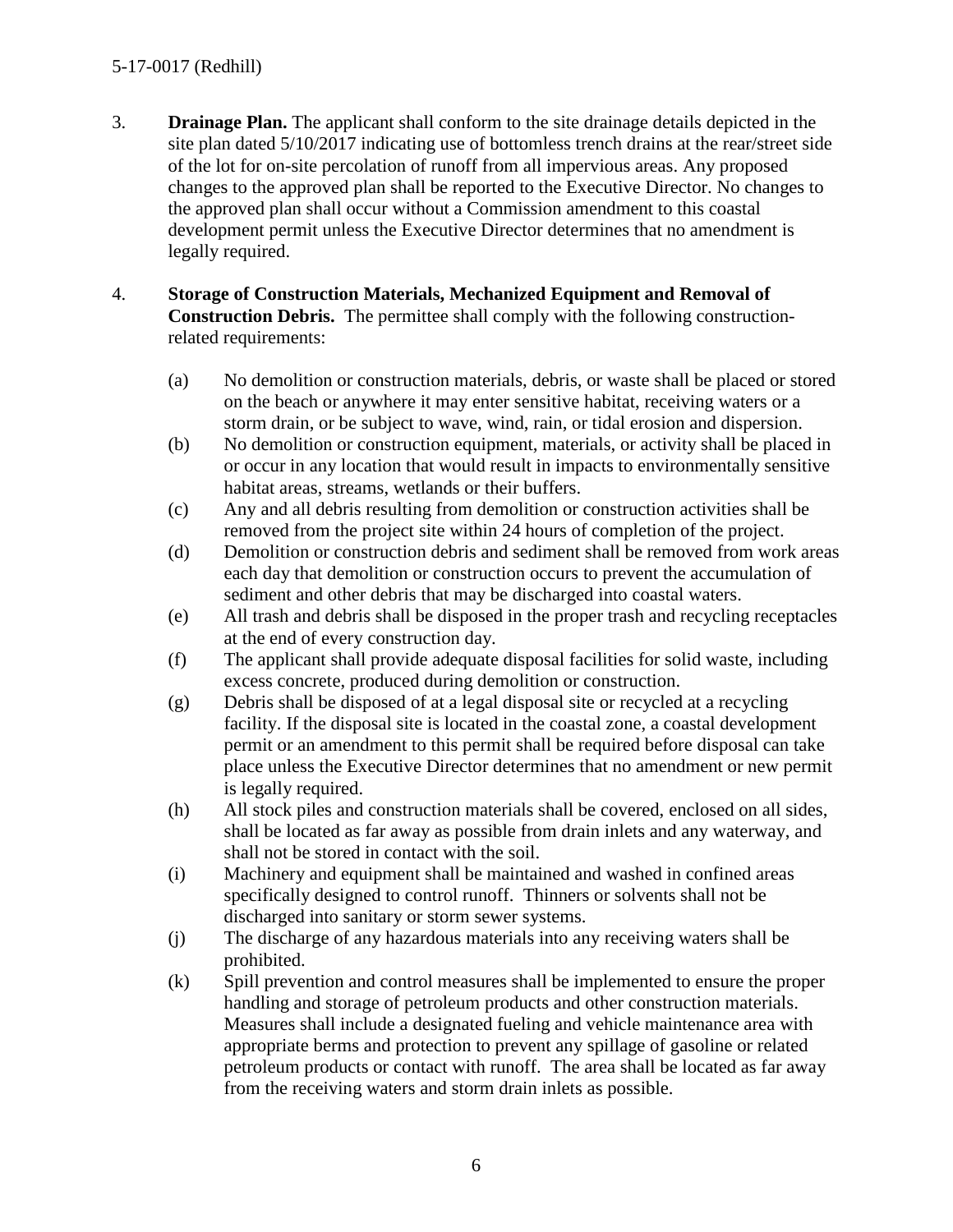- (l) Best Management Practices (BMPs) and Good Housekeeping Practices (GHPs) designed to prevent spillage and/or runoff of demolition or construction-related materials, and to contain sediment or contaminants associated with demolition or construction activity, shall be implemented prior to the on-set of such activity.
- (m) All BMPs shall be maintained in a functional condition throughout the duration of construction activity.
- 5. **Future Development.** This permit is only for the development described in Coastal Development Permit No. 5-17-0017. Pursuant to Title 14 California Code of Regulations Section 13250(b)(1) and (6), the exemptions otherwise provided in Public Resources Code Section 30610(a) shall not apply to the development governed by Coastal Development Permit No. 5-17-0017. Accordingly, any future improvements to the single family residence authorized by this permit, including but not limited to repair and maintenance identified as requiring a permit in Public Resources Section 30610(d) and Title 14 California Code of Regulations Sections 13252(a)-(b), shall require an amendment to Permit No. 5-17-0017 from the Commission or shall require an additional coastal development permit from the Commission or from the applicable certified local government.
	- 6. **Deed Restriction.** PRIOR TO ISSUANCE OF THE COASTAL DEVELOPMENT PERMIT, the applicant shall submit to the Executive Director for review and approval documentation demonstrating that the landowner(s) have executed and recorded against the parcel(s) governed by this permit a deed restriction, in a form and content acceptable to the Executive Director: (1) indicating that, pursuant to this permit, the California Coastal Commission has authorized development on the subject property, subject to terms and conditions that restrict the use and enjoyment of that property; and (2) imposing the Special Conditions of this permit as covenants, conditions and restrictions on the use and enjoyment of the Property. The deed restriction shall include a legal description of the entire parcel or parcels governed by this permit. The deed restriction shall also indicate that, in the event of an extinguishment or termination of the deed restriction for any reason, the terms and conditions of this permit shall continue to restrict the use and enjoyment of the subject property so long as either this permit or the development it authorizes, or any part, modification, or amendment thereof, remains in existence on or with respect to the subject property.
	- 7. **Public Rights.** The approval of this permit shall not constitute a waiver of any public rights that exist or may exist on the property. The permittee shall not use this permit as evidence of a waiver of any public rights that may exist on the property.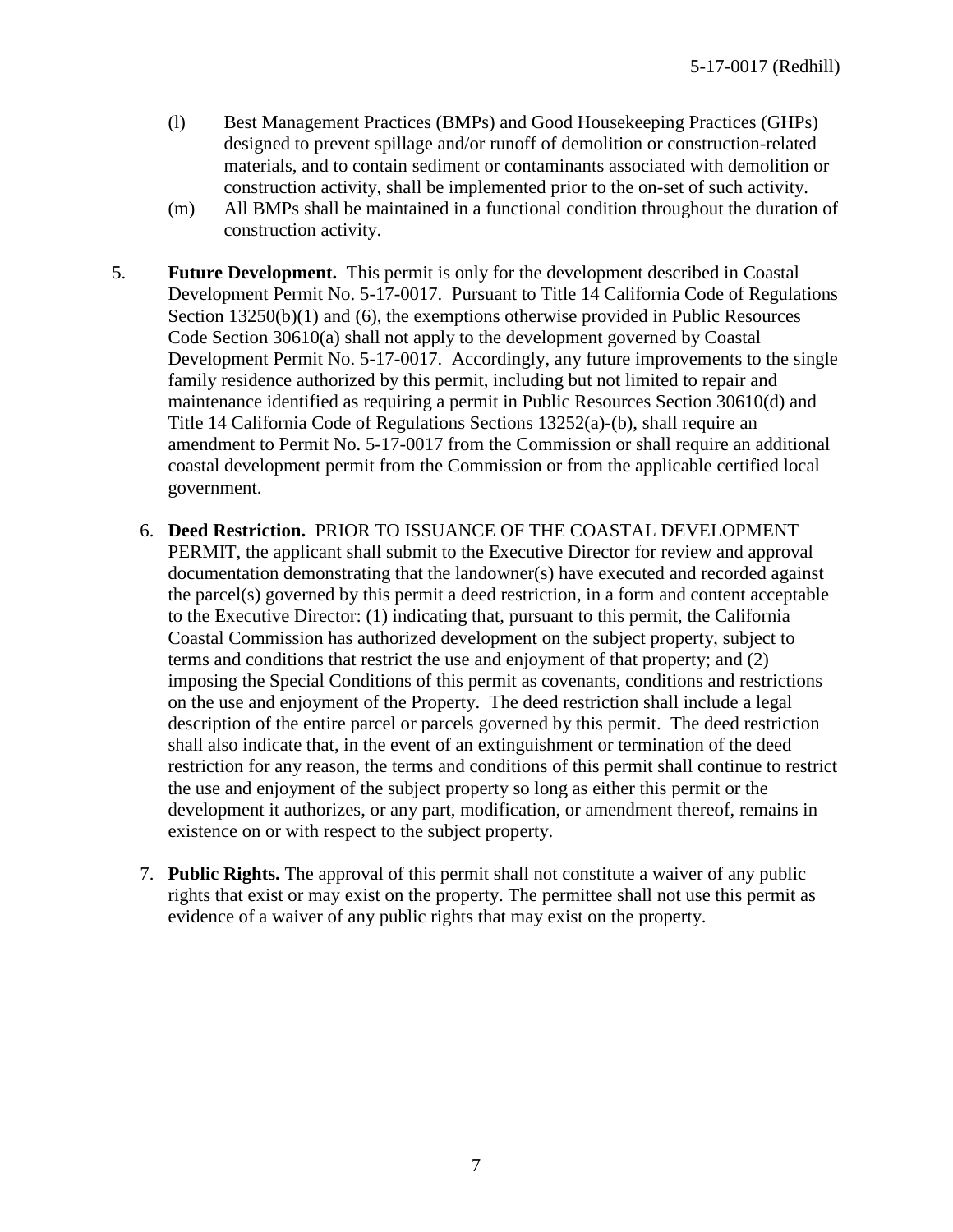## **IV. FINDINGS AND DECLARATIONS**

### **A. PROJECT DESCRIPTION**

The applicant is proposing to demolish a two-story, 1,600 square foot single-family residential structure and to construct a 4,621 square-foot, 35-foot high (as measured from centerline of frontage road South Pacific Avenue), three-story single-family residence on shallow mat foundation with an attached 508 square foot, two-car garage on a roughly 80-foot by 30-foot, approximately 2,388 square foot beach-front lot. No landscaping and only minimal grading for site preparation are proposed. All beach encroachments, including an approximately 20-foot by 30-foot wooden deck, tables, chairs, and planter boxes, that currently exist on the sandy beach seaward of the site are proposed to be removed. All of the proposed new development is located within private property lines on the subject lot. No development beyond the private property lines is proposed under this coastal development permit. Project plans are included as **Exhibit 3**.

The subject site is located at 16611 South Pacific Avenue in the Sunset Beach community of the City of Huntington Beach, Orange County **(Exhibit 1, Vicinity Map)**. The project is located within an existing urban residential area, between  $19<sup>th</sup>$  and  $20<sup>th</sup>$  Streets. The subject lot is located between the first public road (South Pacific Avenue) and the sea. The site fronts the wide sandy public beach (ranging from approximately 395 feet wide [typical winter width] to 400+ feet [typical summer width]) located between the subject property and the Pacific Ocean.

Sunset Beach is located in an area that was formerly unincorporated Orange County. Under the County's jurisdiction, Sunset Beach was subject to a certified Local Coastal Program. However, in August 2011, Sunset Beach was annexed by the City of Huntington Beach, resulting in termination of the County's LCP for Sunset Beach. The Sunset Beach area has not yet been incorporated into the City of Huntington Beach LCP. Therefore, the Chapter 3 policies of the Coastal Act are the standard of review. However, the County's previously certified Sunset Beach LCP may be used as guidance.

The City has adopted the same land use designation and zoning for the site as that which existed under the former County LCP. However, the Commission has not yet certified land use designations or zoning for the Sunset Beach area since it was annexed into the City. Nevertheless, it is worth noting that the proposed project is consistent with many of the development standards that would have been applicable to the proposed project under the previously-certified Sunset Beach LCP. The formerly certified County of Orange Sunset Beach Local Coastal Program (LCP) designates the site *Sunset Beach Residential – High Density*. The proposed single-family residence is consistent with this designation and is also consistent with existing surrounding development in the area. The project meets the formerly certified Sunset Beach LCP height restriction of 35 feet for the *Sunset Beach Residential* zone, which is also the City's current height limit. In addition, the height is consistent with existing surrounding development on South Pacific Avenue in Sunset Beach.

The setback standards in the previously certified Sunset Beach LCP, and the project's proposed setbacks, are provided for comparison as follows: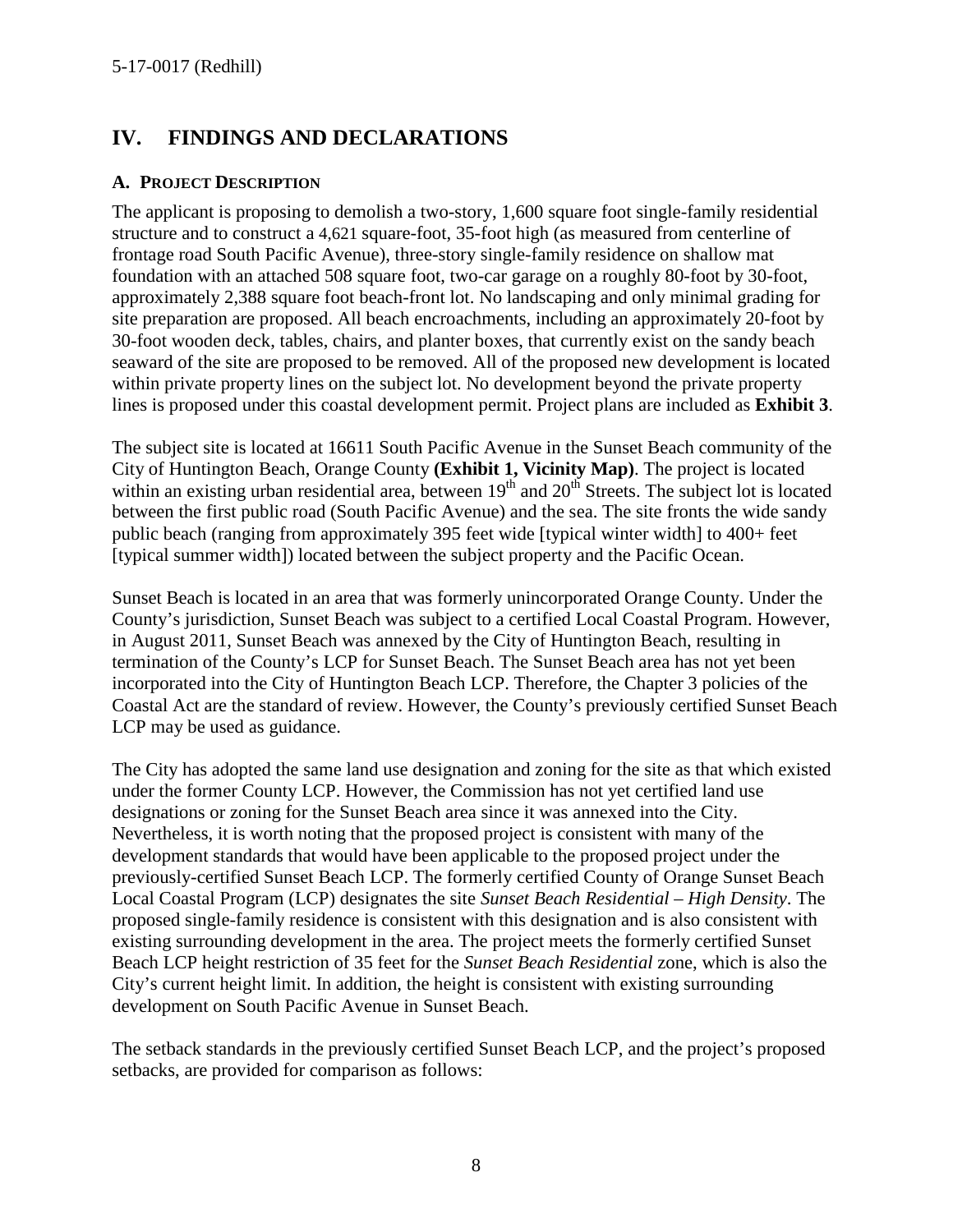| <b>Setback Description</b>                              | <b>Required</b>                 | <b>Project Proposal</b> |
|---------------------------------------------------------|---------------------------------|-------------------------|
| Minimum Front (street) Setback at 1 <sup>st</sup> Floor | $5^{\circ} - 0^{\circ}$         |                         |
| Minimum Front Setback at Other Floors                   | $0' - 6''$                      | 6                       |
| Minimum Rear (beach sand/oceanfront) Setback            | None required $\vert 0$ . $0$ . |                         |
| Side Setback                                            | $3' - 0''$                      | Varies: $3' - 6'2''$    |

Previously, the County had been issuing Encroachment Permits for encroachments (i.e., decks) onto the public beach under a certified LCP regulation which states: *"Permanent above-ground structures on the beach and sand areas shall be prohibited, except for: a) Lifeguard Towers, b) Other facilities necessary for public safety, c) Temporary uses and structures accessory to residential development on contiguous Sunset Beach Residential properties subject to a Coastal Development Permit and a Public Property Encroachment Permit."*. It is unclear whether the existing encroachments in front of the project site were permitted by a County-issued coastal development permit. In any case, the applicant is proposing to remove all beach encroachments, including an approximately 20-foot by 30-foot wooden deck, tables, chairs, and planter boxes, located seaward of the subject site. No new encroachments are proposed.

## **B. Hazards**

Coastal Act Section 30253 states, in pertinent part:

*New Development shall:*

- *(a) Minimize risks to life and property in areas of high geologic, flood, and fire hazard.*
- *(b) Assure stability and structural integrity, and neither create nor contribute significantly to erosion, geologic instability, or destruction of the site or surrounding area or in any way require the construction of protective devices that would substantially alter natural landforms along bluffs and cliffs.*

Section 30235 of the Coastal Act states:

*Revetments, breakwaters, groins, harbor channels, seawalls, cliff retaining walls, and other such construction that alters natural shoreline processes shall be permitted when required to serve coastal- dependent uses or to protect existing structure or public beaches in danger from erosion, and when designed to eliminate or mitigate adverse impacts on local shoreline sand supply. Existing marine structures causing water stagnation contributing to pollution problems and fishkills should be phased out or upgraded where feasible.*

## **Coastal Hazards**

Due to its oceanfront location, an inherently dynamic and potentially hazardous area, the project site must be examined for the potential for erosion, flooding, wave attack and wave runup hazards, including consideration of potential impacts due to severe storm events. Moreover, these hazards may be exacerbated by expected future sea level rise, which must also be considered. To address questions raised by these issues, the applicant's coastal engineer provided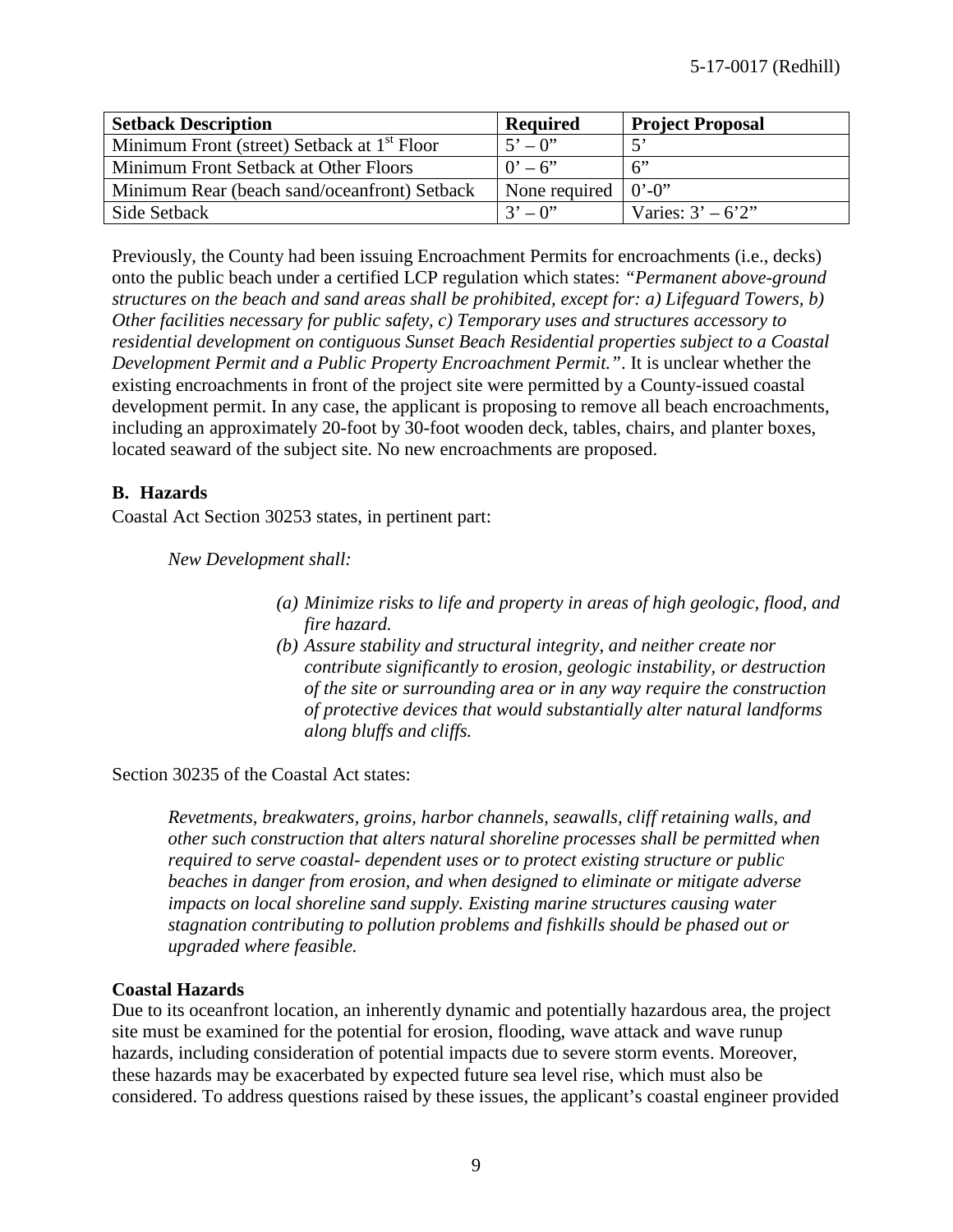a Coastal Hazard and Wave Runup Study dated November 9, 2016 by GeoSoils Inc. In addition, the coastal engineer (GeoSoils, Inc.) provided a written response to staff questions regarding the project (Response to California Coastal Commission Letter of Incomplete Application for CDP 5-17-0017, dated 2/27/17), as well as a follow-up email responses (collectively referred to as Study). In this geographic area, the main concerns raised by beach fronting development are impacts to public access and recreation, and whether hazards conditions might eventually create the need for a shoreline protection device to protect the proposed development.

The Coastal Act discourages shoreline protection devices because, generally, they constrain the ability of the shoreline to respond to dynamic coastal processes. This is expected to be exacerbated with future sea level rise. Adverse impacts associated with shoreline protection devices include: as a sandy beach erodes, the shoreline will generally migrate landward, toward the structure, resulting in reduction and/or loss of public beach area while the landward extent of the beach does not increase; oftentimes the protective structure is placed on public land rather than on the private property it is intended to protect, resulting in physical loss of beach area formerly available to the general public; the shoreline protection device may actually increase the rate of loss of beach due to wave deflection and/or scouring (this is site-specific and varies depending on local factors); shoreline protection devices are generally not attractive and can detract from a natural beach experience, adversely impacting public views; and, shoreline protection devices can lead to [loss of ecosystem services,](http://www.esajournals.org/doi/abs/10.1890/14-0716.1) [loss of habitat, and reduction in](http://pubs.usgs.gov/sir/2010/5254/pdf/sir20105254_chap19.pdf)  [biodiversity](http://pubs.usgs.gov/sir/2010/5254/pdf/sir20105254_chap19.pdf) compared to natural beaches.<sup>[1](#page-9-0)</sup>

Shoreline protective devices, by their very nature, tend to conflict with various LCP and Chapter 3 policies because shoreline structures can have a variety of adverse impacts on coastal resources, including adverse effects on sand supply, public access, coastal views, natural landforms, and overall shoreline beach dynamics on and off site, ultimately resulting in the loss of beach.

Because shoreline protection devices, such as seawalls, revetments, and groins, can create adverse impacts on coastal processes, Coastal Act Section 30253 specifically prohibits development that could *"…create [or] contribute significantly to erosion, geologic instability, or destruction of the site or surrounding area or in any way require the construction of protective devices that would substantially alter natural landforms along bluffs and cliffs."* However, Section 30235 of the Coastal Act recognizes that "*existing*" development may be protected by such devices.

Notwithstanding this limited allowance for pre-Coastal Act development, in order to avoid the adverse impacts of shoreline protection devices (described above), it is important to assure that new development (such as demolition of an existing structure and construction of a new structure, as is being proposed here) not be permitted if it relies on future shoreline protection over the span of its expected life (generally 75 years) to the extent such shoreline protection would be inconsistent with Coastal Act Chapter 3 coastal resource policies. If it is known that the development may need shoreline protection in the future, it would be unlikely that such development could be found to be consistent with Section 30253 of the Coastal Act which, as stated above, requires that new development not *create nor contribute significantly to erosion,* 

<span id="page-9-0"></span><sup>&</sup>lt;sup>1</sup> Summarized fro[m http://www.beachapedia.org/Seawalls](http://www.beachapedia.org/Seawalls)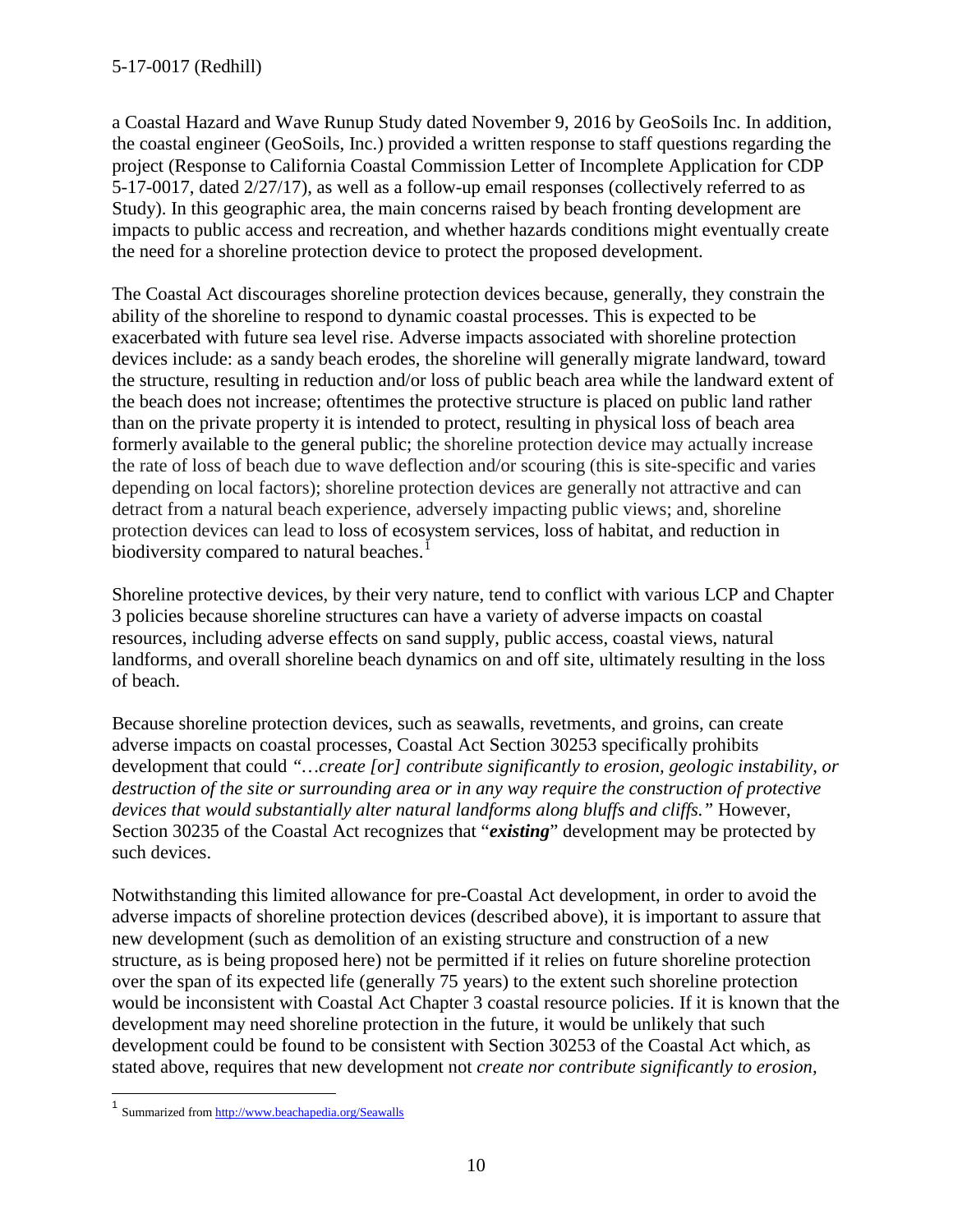*geologic instability, or destruction of the site or surrounding area* given the well-known coastal resource impacts that shoreline protection typically causes. This limitation is particularly important when considering new development, such as in this case, because, in contrast, Section 30235 of the Coastal Act, provides, among other things, that structures such as shoreline protective devices be allowed when required to protect *existing* (but not new) structures in danger from erosion.

#### **Sea Level Rise**

In addition, sea level has been rising slightly for many years. Several different approaches have been used to analyze the global tide gauge records in order to accommodate the spatial and temporal variations, and these efforts have yielded sea-level rise rates ranging from about 1.2 mm/year to 1.7 mm/year (about 0.5 to 0.7 inches/decade) for the 20th century, but since 1990 the rate has more than doubled, and the rise continues to accelerate. Since the advent of satellite altimetry in 1993, measurements of absolute sea level from space indicate an average global rate of sea-level rise of 3.4 mm/year or 1.3 inches/decade – more than twice the average rate over the [2](#page-10-0)0th century and greater than any time over the past thousand years.<sup>2</sup> Recent observations of sea level along parts of the California coast have shown some anomalous trends, however; there is a growing body of evidence that there has been a slight increase in global temperature and that an accelerated rate of sea level rise can be expected to accompany this increase in temperature. Sea level rise is expected to increase significantly throughout the 21st century. The National Research Council (NRC) report, Sea-Level Rise for the Coasts of California, Oregon, and Washington: Past Present and Future indicates that sea level rise of 1.5 to 5.5 ft. could occur by the year  $2100^3$  $2100^3$ . The NRC report was adopted by the Ocean Protection Council and recognized by the Coastal Commission's Sea Level Rise Policy Guidance as the current best available science on sea level rise in California. However, although this represents the best current estimate of sea level rise, there is uncertainty in sea level rise science, particularly regarding ice-sheet dynamics and future greenhouse gas emissions. In particular, it is possible that future research will conclude that sea levels will rise at an even more accelerated rate than currently predicted, resulting both in earlier impacts to coastal sites as well as more significant impacts over time.

On the California coast the effect of a rise in sea level will be the landward migration of the intersection of the ocean with the shore. On a relatively flat beach, with a slope of 40:1, a simple geometric model of the coast indicated that every centimeter of sea level rise will result in a 40 cm. landward movement of the ocean/beach interface. For fixed structures on the shoreline, such as a seawall, an increase in sea level will increase the inundation of the structure. More of the structure will be inundated or underwater than is inundated now and the portions of the structure that are now underwater part of the time will be underwater more frequently. Accompanying this rise in sea level will be an increase in wave heights and wave energy. Along much of the California coast, the bottom depth controls the nearshore wave heights, with bigger waves occurring in deeper water. Since wave energy increases with the square of the wave height, a small increase in wave height can cause a significant increase in wave energy and wave damage. Combined with the physical increase in water elevation, a small rise in sea level can expose previously protected back shore development to increased wave action, and those areas that are

<span id="page-10-1"></span><span id="page-10-0"></span> $\frac{2 \text{ http://www.ope.ca.gov/webmaster/ftp/pdf/docs/rising-seas-in-california-an-update-on-sea-level-rise-science.pdf}}{3 \text{ National Research Council (NRC). } 2012$ . Sea-Level Rise for the Coasts of California, Oregon, and Washington: Past, Present, and Future. Report by the Committee on Sea Level Rise in California, Oregon, and Washington. National Academies Press, Washington, DC. 250 pp. http://www.nap.edu/catalog/13389/sea-level-rise-for-the-coasts-of-california-oregonand-washington.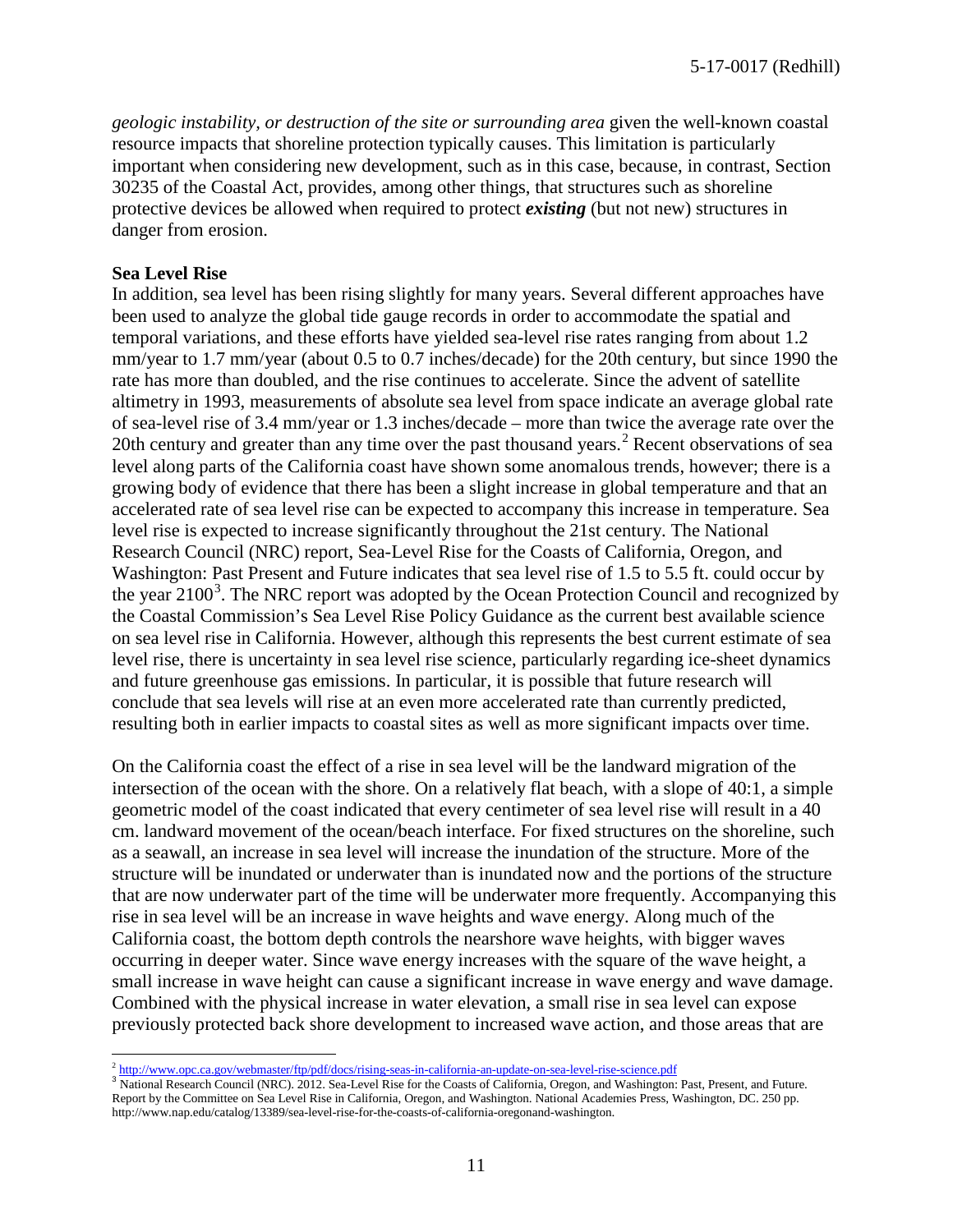already exposed to wave action will be exposed more frequently, with higher wave forces. Structures that are adequate for current storm conditions may not provide as much protection in the future.

#### **Site Specific Evaluation**

In order to evaluate whether the proposed development would be consistent with Coastal Act Section 30253, the applicant has submitted the Coastal Hazard and Wave Runup Study dated November 9, 2016 by GeoSoils Inc., the coastal engineer's (GeoSoils, Inc.) written response to staff questions regarding the project (Response to California Coastal Commission Letter of Incomplete Application for CDP 5-17-0017, dated 2/27/17), as well as follow-up email responses (collectively, Study). The Study concludes that coastal hazards are not expected to impact the proposed development over the next 75 years, including hazards from erosion, flooding, wave attack, or wave runup, even when considering impacts due to severe storm events and taking into consideration expected future sea level rise. Moreover, the coastal engineering consultant concludes that a shoreline protection device is not expected to be necessary over the 75 year life of the proposed development. Regarding erosion in the project area generally and at the project site specifically the GeoSoils Study (11/9/16) states:

*"If we assume a very high, long term, erosion rate (not a seasonal rate) of 1.5 ft./yr, the shoreline may narrow about 112 feet of the 75 year life of the structure. This is still over 280 feet (presently* [the beach width is] *over 400 feet) from the project and* [provides] *sufficient beach width to prevent wave attack from reaching the site. The beach can migrate about 250 feet landward/inland in the future and still NOT result in inundation of the site. Because of the beach width and the stabilization by beach nourishment, which will continue in the future, the site is reasonably safe from erosion hazards over the project 75 year life."*

Because the above language appeared to imply that the site's safety from future erosion relies on the on-going U.S. Army Corps of Engineer's beach nourishment project<sup>[4](#page-11-0)</sup>, Commission staff requested additional information as follows:

*"The Hazards Assessment's conclusions and recommendations rely on[5](#page-11-1) the on-going, periodic U.S. Army Corps of Engineers-led beach nourishment/erosion control efforts* 

<span id="page-11-0"></span> <sup>4</sup> The Sunset Beach area and the beach fronting Surfside Colony to the north (located in the City of Seal Beach) have been subject to severe erosion as a result of the wave reflection off of the Anaheim Bay Harbor east jetty, particularly during severe storm events. The reflection effect is strongest nearer the jetty. Sunset Beach and Surfside are part of a federally authorized Orange County Beach Erosion Control Project. The replenishment program places sand on the Surfside beach. Once placed, natural littoral transport carries the sand downcoast as far as the Newport Pier on the Balboa Peninsula in the City of Newport Beach. The US Army Corps of Engineers has maintained the beach in this area through beach sand nourishment projects as part of a federally authorized project since the early 1960s. Other beach nourishment activities have occurred since 1935. This replenishment program is officially known as the San Gabriel River to Newport Bay Beach Erosion Control Project ('Project') and is undertaken by the U.S. Army Corps of Engineers, in conjunction with local government partners, to periodically add sand to the system. The project was authorized by the U.S. Congress in 1962 (Public Law 87-874 and House Document No. 602, 87<sup>th</sup> Congress, Second Session). The project is defined by Congress as a 'Continuing Authority Project' meaning that it can occur in multiple phases without reauthorization, i.e. non sunset clause, but does require individual phase funding approval.

<span id="page-11-1"></span><sup>&</sup>lt;sup>5</sup> For example, The Hazards Assessment states, on page 3: "Because the beach in front of the site is maintained at a width of at least 350 feet, it is highly improbable that the shoreline will erode back to the site even with future sea level rise (SLR)." The Hazards Assessment, on page 6, further states: "Because of the beach width and the stabilization by beach nourishment, which will continue in the future, the site is reasonably safe from erosion over the project 75 year life." In addition, on page 14 under *Conclusions and Recommendations*, the Hazards Assessment states: "In conclusion, coastal hazards will likely not impact the proposed development property over the next 75 years." [Footnote from CCC staff letter to applicant, 2/2/17.]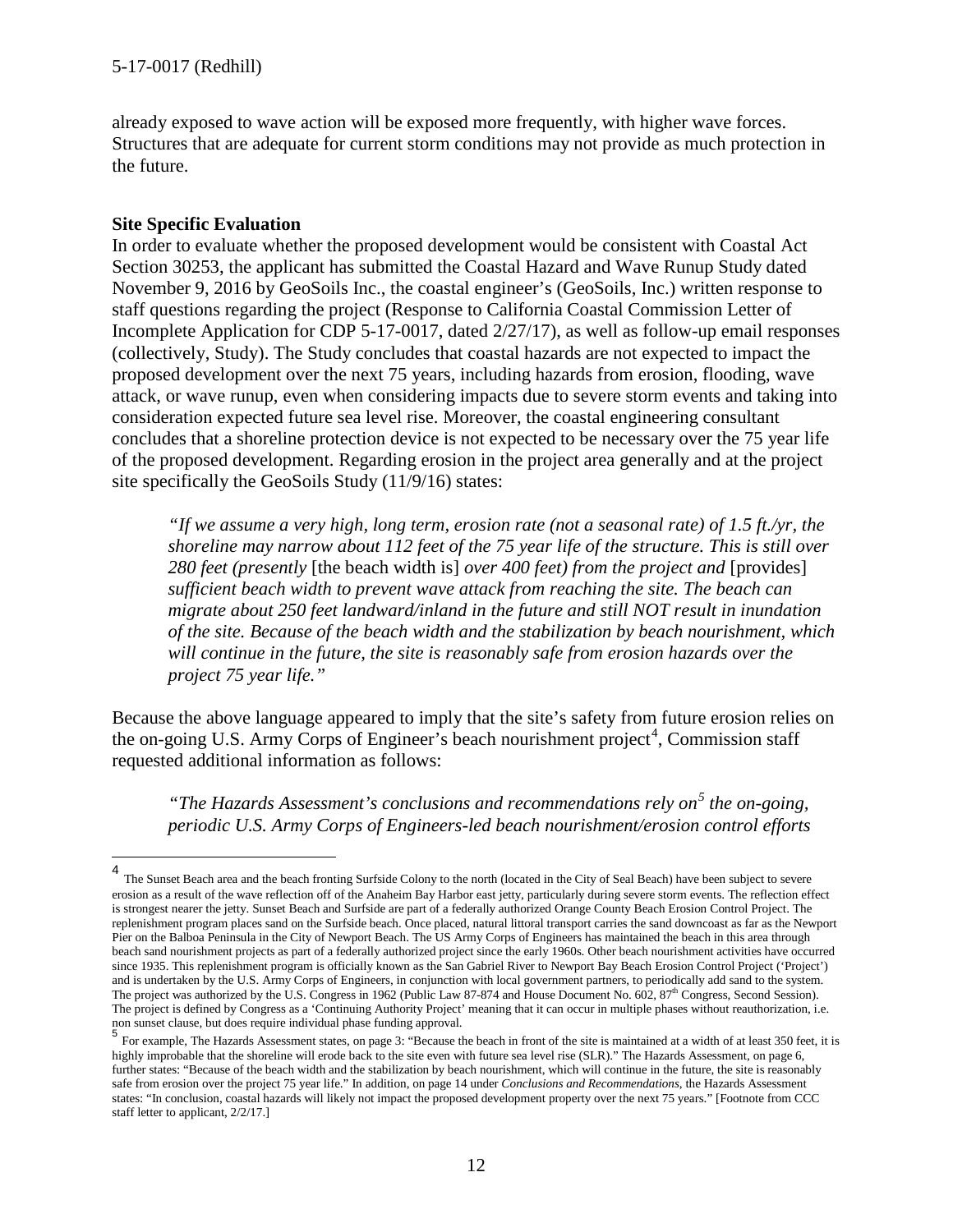*(Orange County Beach Erosion Control Project (USACOE, 1995)). However, it does not appear that the Hazards Assessment considered the hazard/risk factors in the event the USACOE nourishment efforts were to be reduced or cease. Although it appears at this time that there are no plans to change the current nourishment program, it cannot be known whether the beach nourishment program, upon which the hazard/risk conclusions are based, will continue for the expected life of the project (75 years). Therefore, it is necessary that the Hazards Assessment consider at least one scenario of long-term erosion that assumes that one or more USACOE replenishment cycles are missed, such that there is a minimum 15-year period between nourishment projects. This scenario must be applied to the conditions described in the CCC Sea Level Rise Policy guidance document (which is referenced in the study submitted). This scenario must be considered both with expected sea level rise and without, including consideration of the beach profile that would exist, over time, in the absence of the beach nourishment (this assessment must consider seasonally eroded beach profiles). That is, the evaluation of coastal hazards at the site must consider both the loss of sand at the site without the USAOCE nourishment as well as the increase in sea level."*

To the above, the following response from the project coastal engineer was received:

*'We respectfully disagree with this comment. The report uses data from the USGS on page 5[6](#page-12-0) that considers shoreline change prior to the nourishment program. The report considers that the beach can erode up to 1.5 ft./yr on page 6. This is a very high erosion rate which would only occur if the nourishment program was not in place for many decades. The wave runup analysis considers the severely eroded beach conditions to determine how wave runup would impact the site. The provided report is consistent with the CCC SLR policy guidance and the conclusions do not rely on the ongoing nourishment efforts."*

Language in the 11/9/16 Study also appeared to rely on the City's annual construction of a seasonal berm on the beach seaward of the subject site for protection of the subject site from erosion. Responding to this concern, the coastal engineer states:

*"We respectfully disagree with this comment. The comment in the study concerning the construction of temporary berms is just a statement of fact. The report mentions that the berms are formed periodically but does not use them in the wave runup calculation or shoreline erosion analysis. The wave runup analysis considers the severely eroded beach conditions, with no berm, to determine how wave runup would impact the site. The provided report is consistent with the CCC SLR policy guidance and the conclusions do not rely on the formation of berms or the ongoing nourishment efforts."*

Finally, in an email response to CCC staff (9/7/17), the project coastal engineer states:

<span id="page-12-0"></span> <sup>6</sup> The coastal engineer's response cited above refers to this passage from the 11/9/17 GeoSoil Coastal Hazard Analysis: "*In 2006, the U.S.*  Geologic Survey (USGS) published a comprehensive report about shoreline change for the coast of California (USGS, 2006). This *report uses date from the late 1800s to the early 2000s, and covers the section of shoreline fronting the subject site.*"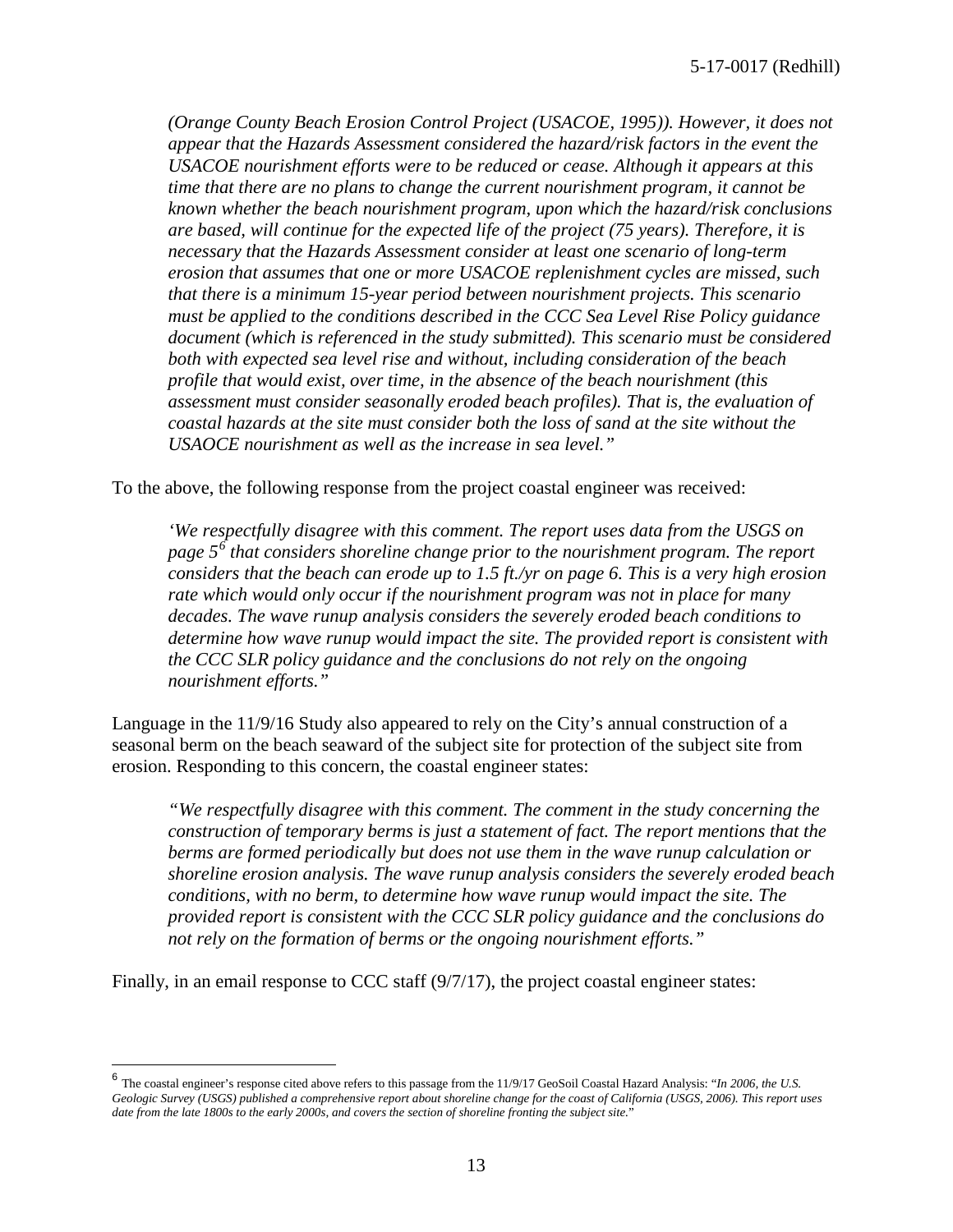*"The beach width, regardless of the nourishment, is what protects the site. The beach width is what it is now* [generally over 400 feet]*. With no nourishment going forward over 75 years and using a very high erosion rate the beach width is NOT reduce [sic] to less than 200 feet."*

Regarding ocean flooding in the project area and at the project site the GeoSoils Study (11/9/16) states:

*"Water level is dependent upon several factors including the tide, storm surge, wind set up, inverse barometer, and climatic events (El Niño). For this location, the maximum recorded water level is about +7.2 feet NAVD88 on January 27, 1983. This water level takes into account El Nino conditions and storm surge. Added to this maximum observed water level is the expected rise in sea level over the next 75 years, the predicted lifetime of the proposed development."*

and,

*"The proposed project has a typical design life of about 75 years. Using the CCC SLR estimate over the project design life that range in the year ~2092 is between 1.25 feet and 4.75 feet. These SLR estimates are the sea level rise range for the proposed project. The maximum historical water elevation in the Surfside area is elevation ~+7.2 feet NAVD88 on January 27, 2083. This actual high water record period includes the 1982-83 severe El Niño and the 1997 El Niño events, and is therefore, consistent with the methodology outlined in the CCC Sea-Level Rise Policy Guidance document. Per the Guidance, this elevation includes all short-term oceanographic effects on sea level, but not the longterm sea level rise prediction. If 1.25 and 4.75 feet are added to this 7.2 feet NAVD88 elevation, then future design maximum water levels of 8.45 feet NAVD88 and ~12.0 feet NAVD88 are determined"*

*"The beach fronting the site is over 400 feet wide, and at or above elevation +13 feet NAVD88. The sand dune fronting the site is at elevation +17 feet NAVD88. The flow line of South Pacific Avenue is at elevation +10.3 feet NAVD88. These grades seaward of property are above any potential flood elevation from storm surge or extreme tides (maximum future still water elevation of 8.45 feet NAVD88 and ~12 feet NAVD88)."*

Regarding flooding from the inland side of the project, for example in the event that Huntington Harbour (less than 1,000 feet inland of the subject site) overtops its bulkheads and floods (as happens now in some areas with extreme high tides and/or heavy rainfall), the GeoSoils Study (11/9/16) states:

*"Flooding of the site is controlled by the drainage pathway along South Pacific Avenue at about elevation ~+10.3 feet NAVD88. The proposed finished first floor elevation is at or above +13.25 feet NAVD88. Due the elevation of the structure and grades adjacent to the proposed structure above the ocean and above South Pacific Avenue, the proposed development will be reasonably safe from sustained flooding. It should be noted that the*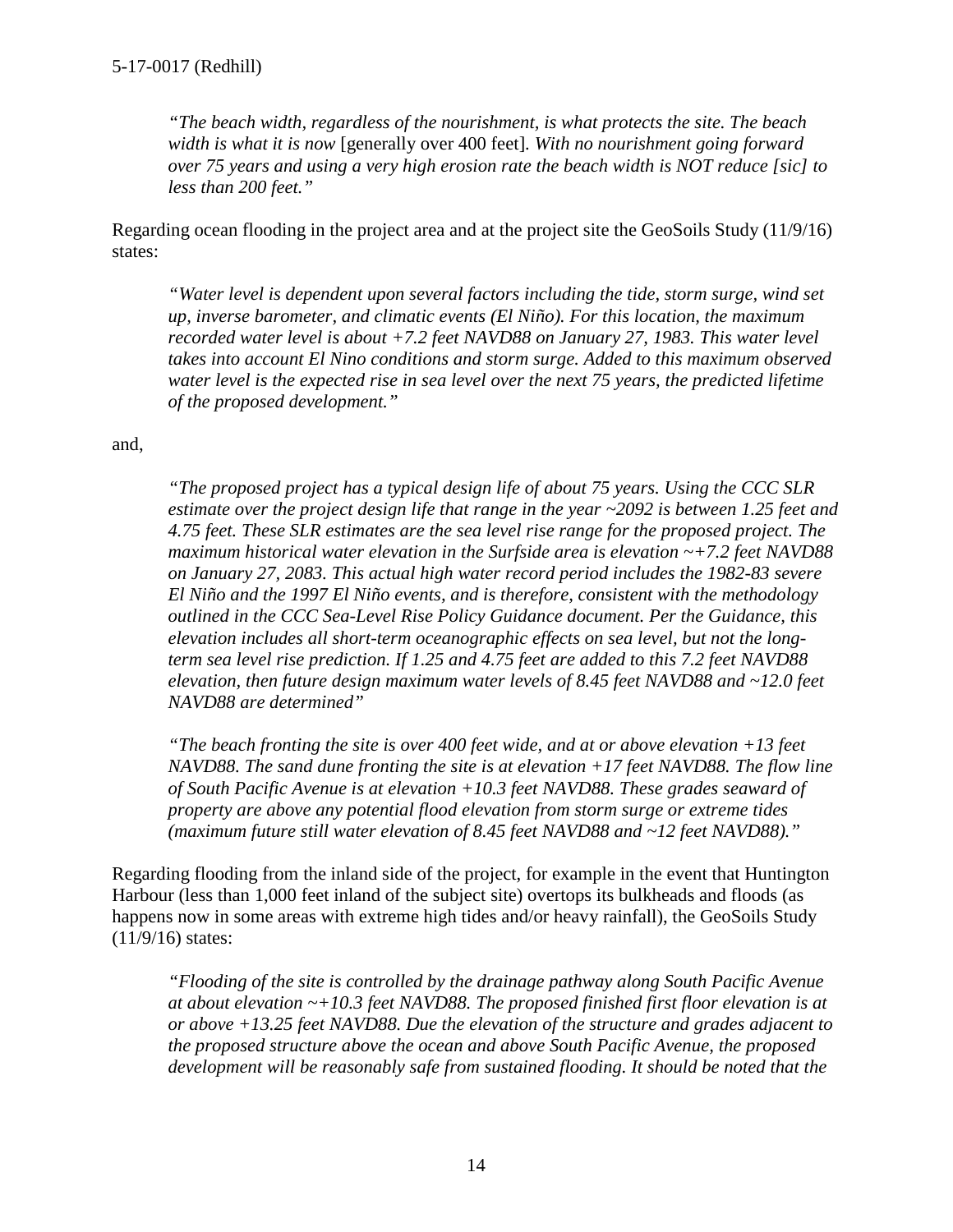*garage floor of the proposed development may be low enough for potential short-term flooding in the future by surface water runoff."*

In addition, the GeoSoils Study (2/27/17) states:

*"The immediate area of the subject site has not been subject to flooding from king tides*  (~+8.4 feet NAVD88) and Huntington Harbour waters as described in the CCC comment. Flooding has occurred along Pacific Coast Highway (PCH) about one mile away from the site. The elevation of PCH is higher near the site than the elevations of PCH and public streets that have been flooded. It should also be noted that the proposed finished floor is well above the elevation of PCH. The project is designed to prevent flooding from future SLR of at least 6 feet in the future."

Regarding wave attack and wave runup in the project area and at the project site, the GeoSoils Study (11/9/16) states:

*"Currently the site is over 400 feet from the shoreline. The overtopping waters over the next 75 years will likely not reach the seaward side of the of the subject site. If any water reaches the sand dunes fronting the site, it will not have sufficient velocity to cause erosion or damage."*

The project coastal engineer concludes, in the 11/9/16 Study:

*"In conclusion, coastal hazards will likely not impact the proposed development property over the next 75 years. The proposed development will neither create nor contribute to erosion, geologic instability, or destruction of the site or adjacent area. There are no recommendations necessary for wave runup protection. The proposed project minimizes risks from flooding. However, the property is relatively low-lying and proper site drainage and drainage control will be necessary."*

Based upon the information provided by the applicant's coastal engineer in the Coastal Hazard and Wave Runup Study dated November 9, 2016 by GeoSoils Inc., the coastal engineer's (GeoSoils, Inc.) written response to staff questions regarding the project (Response to California Coastal Commission Letter of Incomplete Application for CDP 5-17-0017, dated 2/27/17), as well as a follow-up email responses (collectively, Study), the subject site with the proposed development is not expected to be threatened by erosion, flooding, or wave attack/wave runup over the 75-year life of the structure, even during severe storms and when expected future sea level rise is considered. Therefore, based upon the assertions contained in the Study, no future shoreline protection device is expected to be needed over the 75-year life of the proposed development. However, ocean fronting properties are inherently dynamic, and future conditions cannot be known with certainty. Further, COSMOS, the best available regional sea level rise modeling tool, shows that the area around the site may be significantly impacted by future sea level rise (see Exhibit 2).

#### **Public Costs/Loss of Public Beach**

The Sunset Beach community, where the subject site is located, has historically been subject to flooding and damage resulting from wave action during storm conditions. Past occurrences have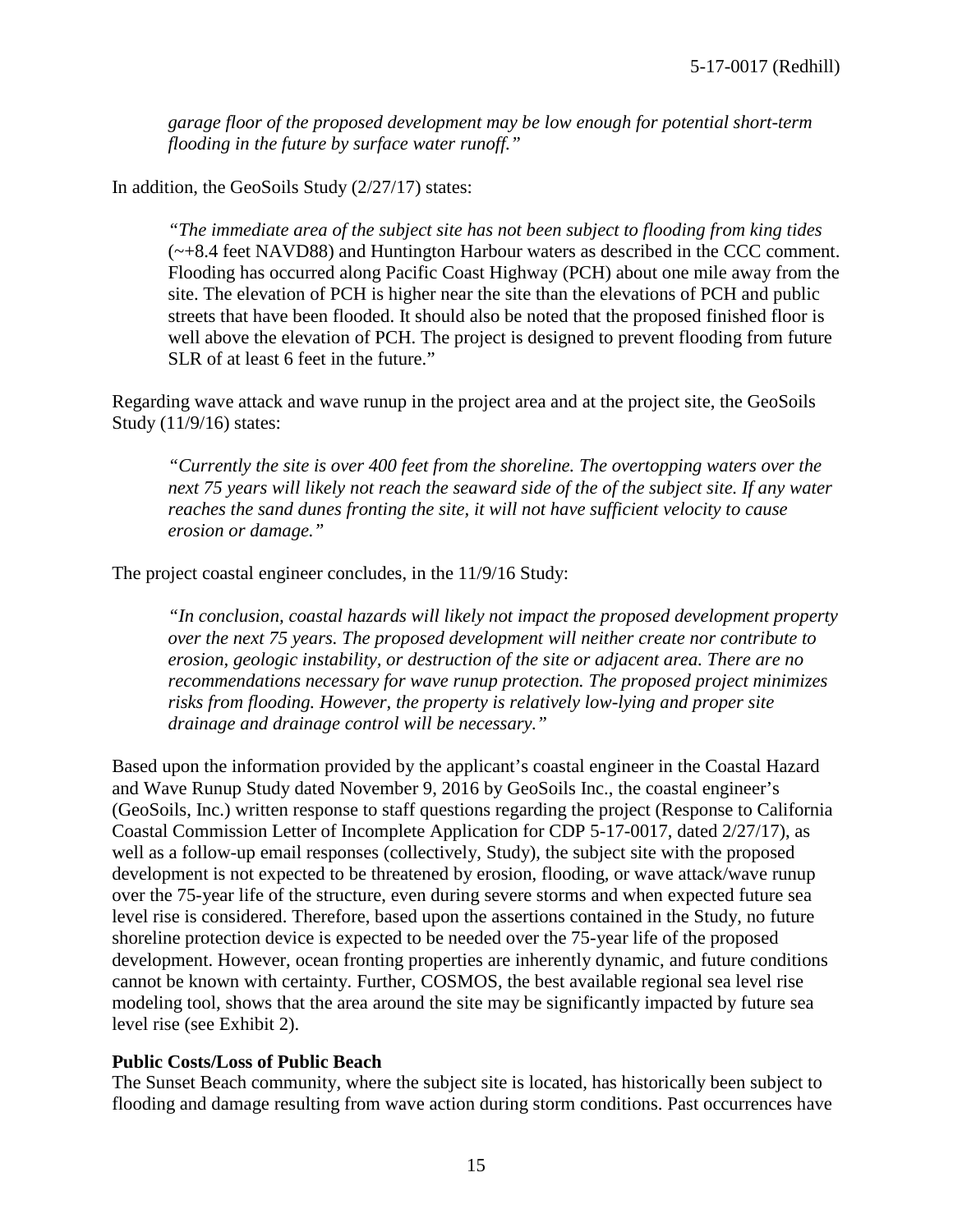resulted in public costs for public service (including the USACE led periodic beach replenishment program that is on-going for the last approximately 50 years; annual construction of a seasonal berm across the beach, originally constructed by the County, and now by the City of Huntington Beach) in the millions of dollars. Specifically, the El Nino storms of 1982/83 caused significant damage in both Sunset Beach and neighboring Surfside. Indeed, it was the damage resulting from this storm that resulted in annual construction of the seasonal berm across Sunset Beach. Flooding of areas along Pacific Coast Highway from Huntington Harbor occurs in Sunset Beach now with extreme high tides, even without storm activity. Moreover, COSMOS, the best available regional sea level rise modeling tool, shows that the area around the site may be significantly impacted by future sea level rise (see Exhibit 2) and related flooding. Public costs are incurred with each incident, including for pumping flooded areas, clearing blocked storm drains, and clean up.

In addition, from a public perspective, a major concern is the threat of lost public beach area. As the beach retreats, it retreats landward, toward developed areas. Shoreline protection devices also directly interfere with public access to tidelands by impeding the ambulatory nature of the boundary between public and private lands. The impact of a shoreline protection device on public access is most evident on a beach where wave run-up and the mean high tide line are frequently observed in an extreme landward position during the winter season. As the shoreline retreats landward due to the natural process of erosion, the boundary between public and private land also retreats landward. Construction of shoreline protection such as rock revetments and seawalls to protect private property prevents any current or future migration of the shoreline landward, thus eliminating the distance between the high water mark and low water mark. As the distance between the high water mark and low water mark narrows or disappears, the seawall effectively eliminates lateral access opportunities along the beach as the entire area below the fixed high tideline is inundated. The ultimate result of a fixed tideline boundary (which would otherwise normally migrate and retreat landward, while maintaining a passable distance between the high water mark and low water mark overtime) is a reduction or elimination of the area of sandy beach available for public access and recreation.

Interference by shoreline protection devices can result in a number of adverse effects on the dynamic shoreline system and the public's ability to access the beach. First, changes in the shoreline profile, particularly changes in the slope of the profile which results from a reduced beach berm width, alter the usable beach area. A beach that rests either temporarily or permanently at a steeper angle than under natural conditions will have less horizontal distance between the mean low water and mean high water lines. This narrows the beach area available for public access. The second effect on access is through a progressive loss of sand as shore material is not available to nourish the nearshore sand bar. The lack of an effective bar can allow such high wave energy on the shoreline that materials may be lost far offshore where it is no longer available to nourish the beach. This affects public access again through a loss of beach area. Third, shoreline protection devices such as revetments, seawalls, and bulkheads cumulatively affect shoreline sand supply and public access by causing accelerated and increased erosion on adjacent public beaches. This effect may not become clear until such devices are constructed individually along a shoreline and they reach a public beach. In addition, if a seasonal eroded beach condition occurs with greater frequency due to the placement of a shoreline protection device on the subject site, then the subject beach would also accrete at a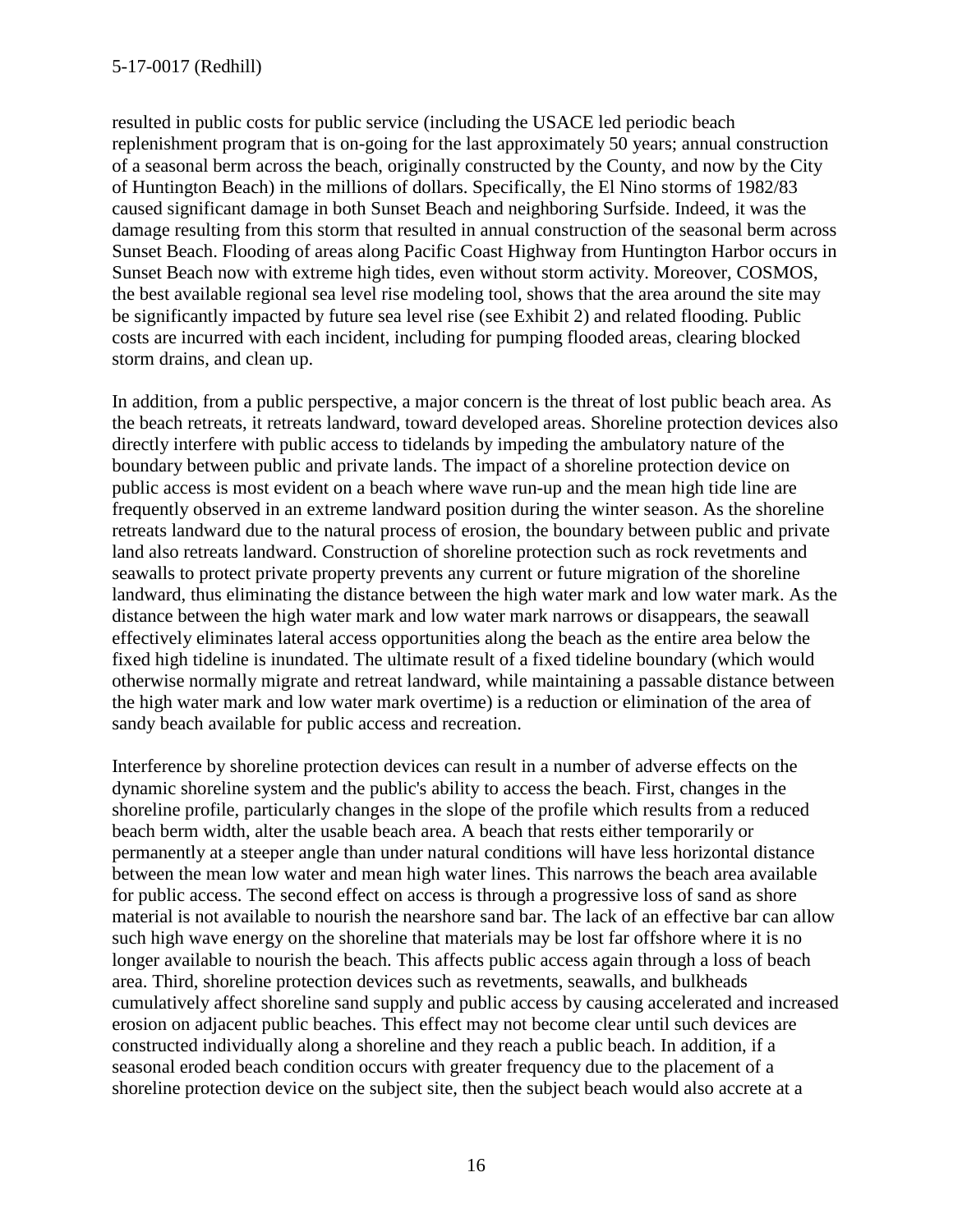slower rate. Fourth, if not sited landward in a location that ensures that the seawall is only acted upon during severe storm events, beach scour during the winter season will be accelerated because there is less beach area to dissipate the wave's energy.

Private development on public beaches generally conflicts with both the public access and recreation policies of the Coastal Act. Thus, the Commission's action on this project must consider the effects on public access in the event that the shoreline in front of the subject site were to erode inland, up to or past the subject site. Because the hazards analysis provided by the applicant's coastal engineering consultant maintains that even with expected future sea level rise, the proposed development is not expected to be threatened by coastal hazards and so is not expected to need shoreline protection over the life of the development, the Commission finds that the project can be found to conform with the hazards policies of the Coastal Act. However, future site conditions cannot be known with certainty. The project can be found consistent with Coastal Act policies based upon the site specific hazard evaluation. However, in the event that future conditions are not consistent with the current expectations expressed in the hazards analysis, the applicant and future owners must be made aware that loss of public beach, due to migration of the mean high tide line, may threaten the development; and that construction of a device to protect the development from shoreline hazards cannot be found to be consistent with the hazards, public access, and public recreation policies of the Coastal Act. Therefore the Commission imposes **Special Condition 2** which requires that if any of the proposed development becomes threatened by coastal hazards in the future, even though information available today finds that it is not expected, that the threatened development must be removed rather than protected. This condition recognizes that the applicant's consultant has found that the site is expected to be safe, while also recognizing that predictions of the future cannot be certain. In addition, the Commission imposes **Special Condition 6**, which requires the applicant to record a deed restriction on the property, acknowledging the risks inherent in undertaking development in this dynamic area and acknowledging that the degree of future risk cannot be known with certainty today. In addition, the deed restriction will assure that future owners will be aware of the potential hazards at the site and of the restrictions in place upon the development.

Were it not for the project coastal engineer's detailed explanation that no shoreline protection device is expected to be needed over the life (75 years) of the proposed residential development, the project likely could not be found consistent with the public access and hazards policies of the Coastal Act. However, development adjacent to the ocean is inherently hazardous, and such predictions cannot be known with certainty into the future. Future certainty is further complicated by the unknown extent of future sea level rise. If, in the future it turns out that the development is not structurally stable due to increased future wave action, sea level rise, storm and tidal events, **Special Condition 2** has been required to acknowledge that no future shoreline protective device will be constructed on site to protect the proposed development, requiring the landowner to remove the development if (a) any government agency has ordered that the structures are not to be occupied due to coastal hazards, or if any public agency requires the structures to be removed; (b) essential services to the site can no longer feasibly be maintained (e.g., utilities, roads); (c) the development is no longer located on private property due to the migration of the public trust boundary; (d) removal is required pursuant to LCP policies for sea level rise adaptation planning; or (e) the development would require a shoreline protective device to prevent a-d above. Additionally, **Special Condition 7** clarifies that the Commission's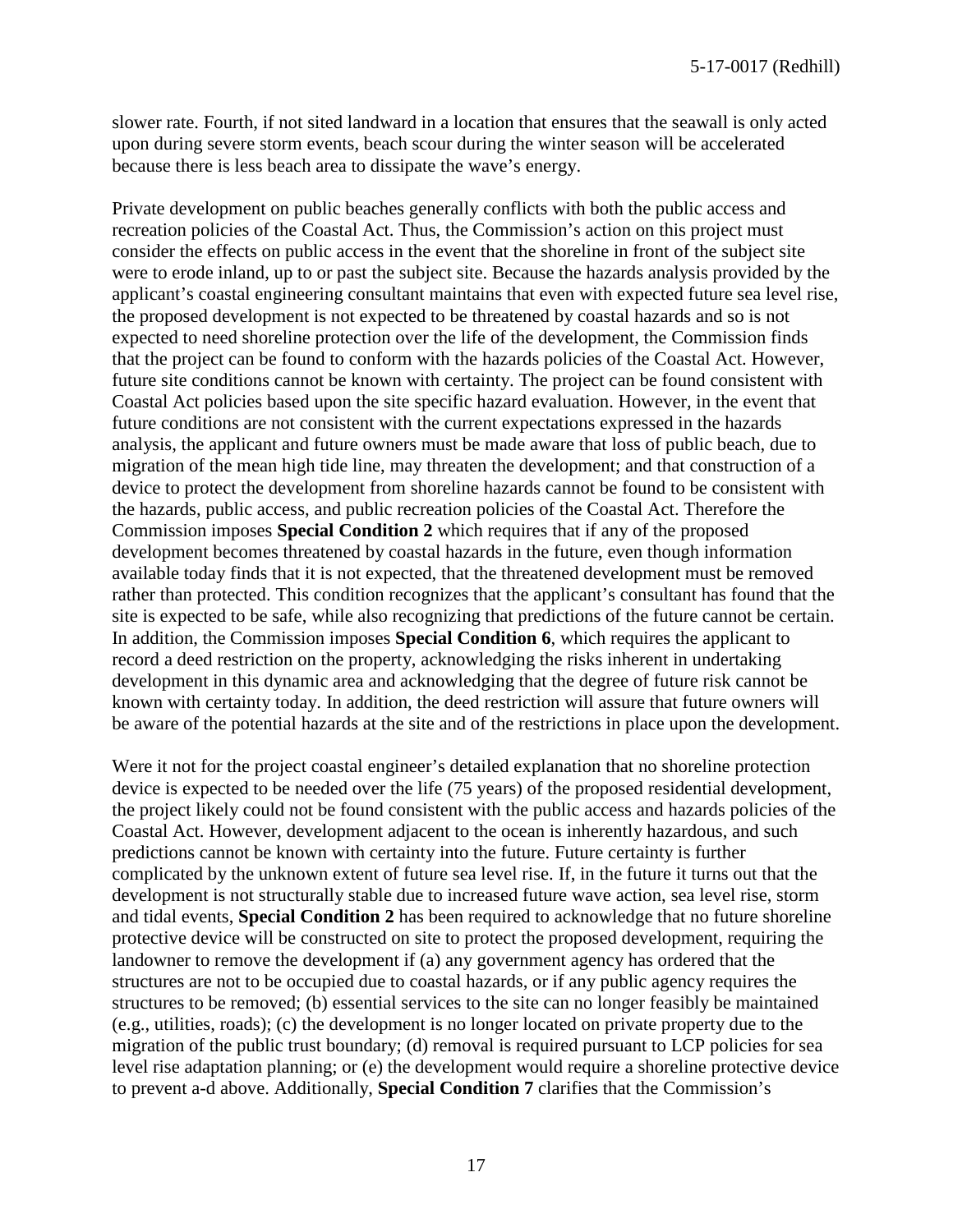approval of this permit does not constitute a waiver of any public rights that may exist on the property and prohibits the applicant from using the permit as evidence of a waiver of any public rights that may exist on the property now or in the future. **Special Condition 7** also clarifies that the permit does not authorize the development to physically interfere with any public access rights that may exist at any future date.

The Commission finds that due to the possibility of storm waves, surges, flooding and erosion the applicant shall assume these risks as a condition of approval. Because this risk of harm cannot be completely eliminated, the Commission requires the applicant to waive any claim of liability against the Commission for damage to life or property which may occur as a result of the permitted development. The applicant's Assumption of Risk, Waiver of Liability and Indemnity, as required by **Special Condition 1**, will show that the applicant is aware of and understands the nature of the hazards which exist on the site, and that may adversely affect the stability or safety of the subject development, and will effectuate the necessary assumption of those risks by the applicant. Additionally, **Special Condition 6** requires the applicant to record a deed restriction that imposes the terms and conditions of this permit as restrictions on use and enjoyment of the property and provides any prospective purchaser and any future owners of the site with recorded notice that the restrictions are imposed on the subject property. Therefore, the Commission finds that the proposed project, as conditioned, is consistent with the hazards and shoreline development policies of the Coastal Act.

## **Geotechnical**

A Geotechnical Investigation Report was prepared for the proposed development by ZS Engineering, dated 5/24/2017. ZS Engineering also provided documents titled *Responses to Comments from California Coastal Commission CDP Application #5-17-0017*, dated 7/9/2017 and *Grading and Foundation Plans Review for a Custom Build Home 16611 S. Pacific Avenue, Huntington Beach*, dated 7/9/2017 (these documents collectively are referred to herein as Report). The Report indicates that shallow ground water and liquefaction are potential issues for development in the project vicinity. Sea level rise is expected to increase groundwater levels, exacerbating the hazard. Regarding groundwater, the Report finds:

*"Groundwater was encountered at a depth 7 feet below the pavement level (on S. Pacific Avenue) during our field exploration at the site on April 10, 2016. Historic shallow groundwater level for the general area of this project site is 3 feet as documented in the state's Seismic Hazard Zone Report 020 for the Seal Beach 7.5-Minute Quadrangle. In order not to reach below this historic shallow groundwater level, total depth of mat foundation embedment below the existing grade and remedial grading below the mat foundation bottom shall not exceed 3 feet.*

*Mat foundation shall be embedded 18 inches below the lowest grade, which will be the pavement surface level (along S. Pacific Avenue) in front of the property. Finish surface elevations of existing asphalt paving on S. Pacific Avenue are survey shot at 10.77 to 10.98 feet in front of the property. Accordingly, bottom elevation of the mat foundation shall be 9.27 feet. Overexcavation underneath the building footprint area shall extend 18 inches below the bottom of the mat foundation. Bottom of remedial grading and the soilcement layer will be 3 feet (instead of 3.5 feet), which will not be below the historic*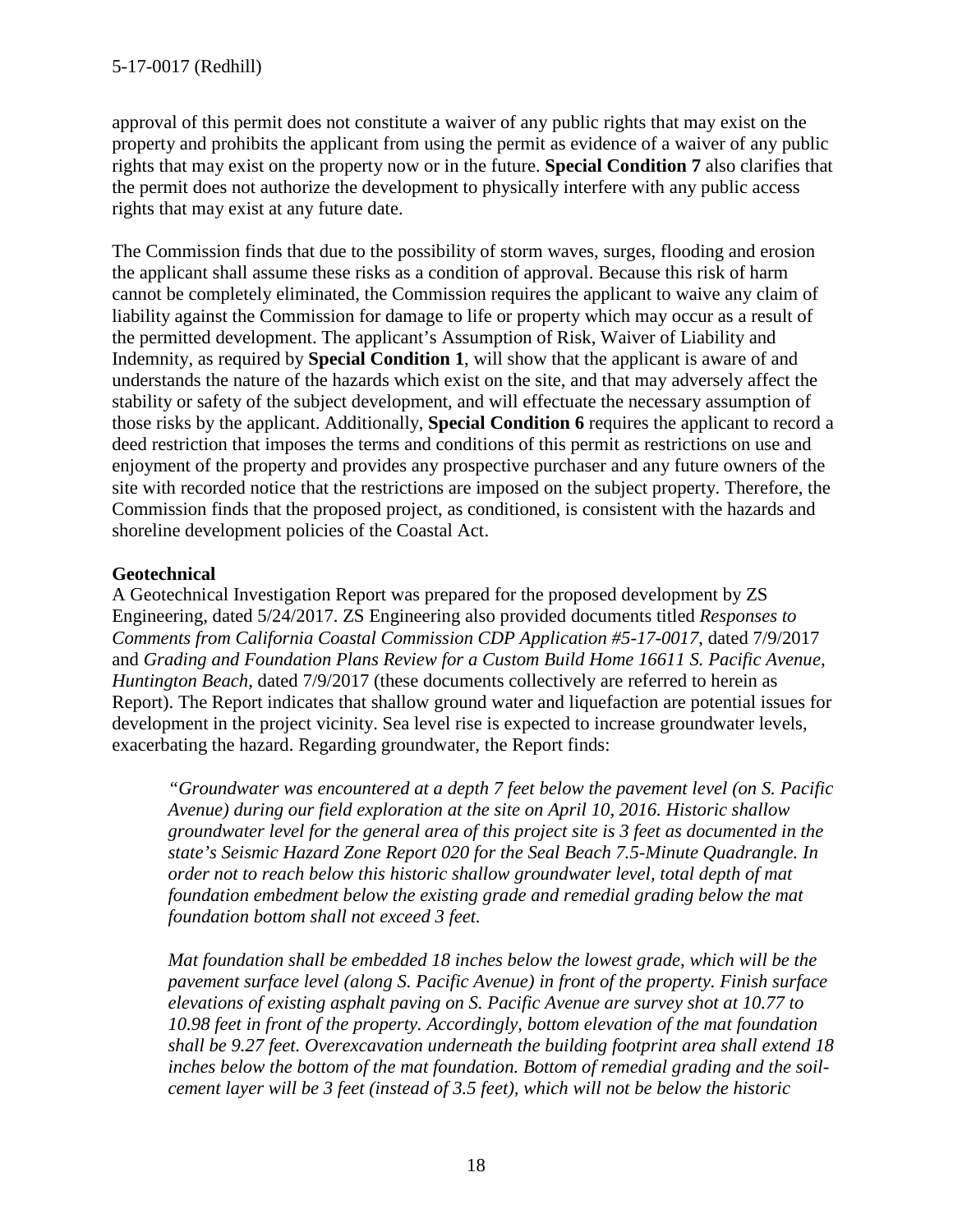*shallow groundwater level. Laterally, overexcavation shall extend minimum 2 feet beyond the outer edges of the mat foundation, wherever not constrained by the property limit."*

#### Regarding liquefaction, the Report states:

*"Our evaluations for liquefaction potential indicated a potentially liquefiable soil layer, about 4 feet thick, at a depth 29 feet below the lowest grade. Surface manifestation (such as sand boiling, ground fissure, etc.) causing loss of bearing capacity of the foundation subgrade soils is not likely to happen in the event of a major earthquake due to the following factors: a thick non-liquefiable zone below the existing grade; ground improvements involving a foundation subgrade made of soil-cement mix; depth and thickness of the potentially liquefiable layer as discussed above. Maximum dynamic settlement at this site is estimated on the order of 0.63 inch.*

*In order to diminish the potential of differential settlement, proposed new building foundations are recommended to be a minimum 24 inches thick concrete mat bearing on a compacted subgrade made of soil-cement mix, minimum 18 inches thick below the foundation bottom. Bottom [sic] the soil-cement layer underneath the mat foundation will be at 3 feet below the lowest grade of asphalt paving (elevation 10.77 feet) in front of the property; this will stay above groundwater in the event groundwater level rises to the historic shallow level. Structural integrity of the proposed new three-story residential buildings will remain intact during a major seismic event provided the geotechnical parameters and grading recommendations in this report are properly implemented in the design and during construction of this project."*

The Geotechnical Report concludes:

*"Based on our geotechnical investigation findings, it is our opinion that the subsurface soils are suitable to support the proposed new buildings provided the geotechnical design parameters and recommendations in this report are taken into account during design and construction of this project."*

The recommendations described above have been incorporated into the proposed project's foundation (see **Exhibit 2** page 9, Foundation Plan) and the Geotechnical consultant has reviewed and approved the proposed project's grading and foundation plans (Grading and Foundation Plans Review, by ZS Engineering, dated 7/9/2017).

Based upon the technical information provided by both the project geotechnical consultant and the project coastal engineer, the proposed development can be found to be consistent with Section 30253 of the Coastal Act which requires that risks to life and property be minimized, that stability and structural integrity are assured, and that proposed development neither create nor contribute significantly to erosion, geologic instability, or destruction of the site or surrounding area.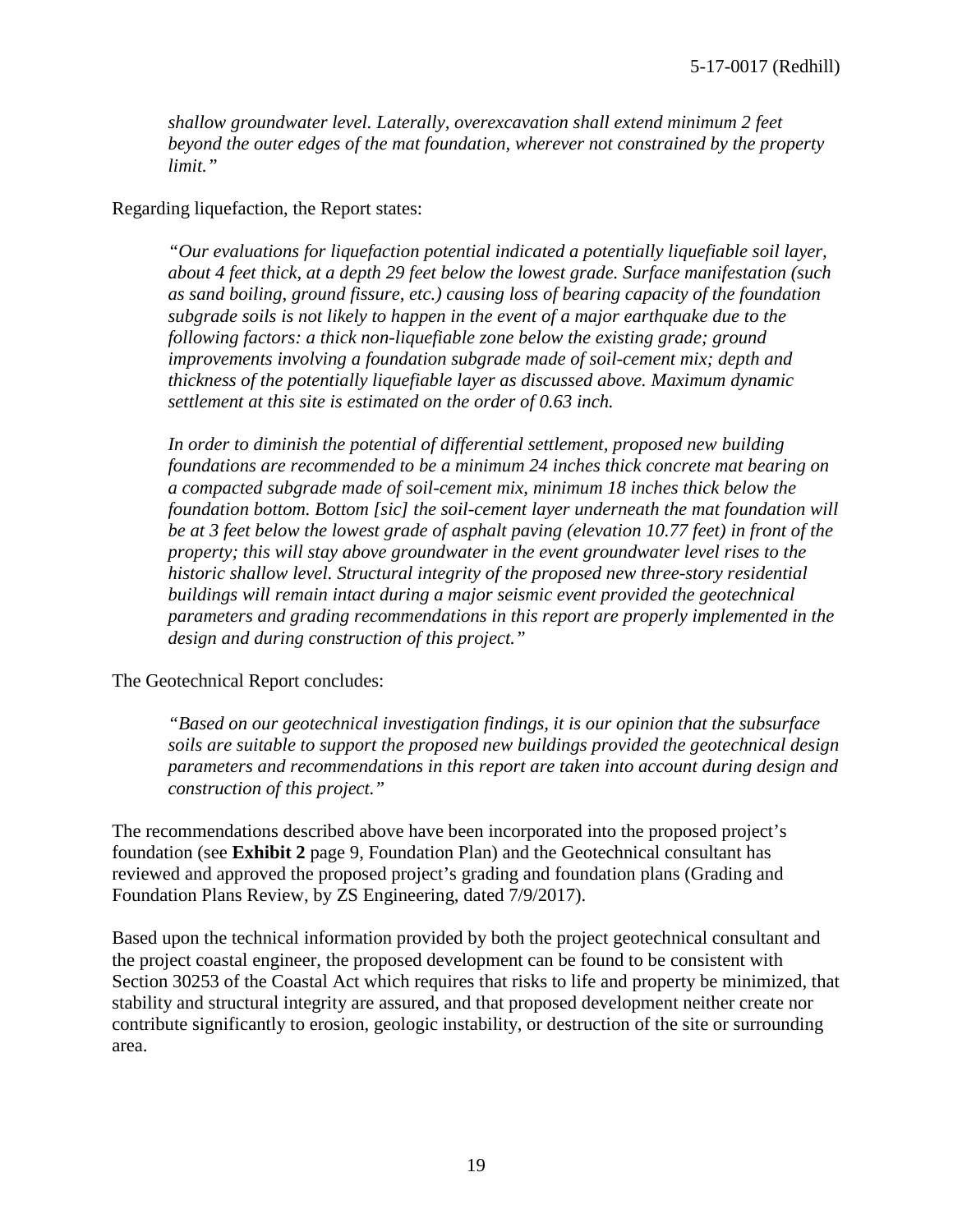Development inconsistent with Section 30253 of the Coastal Act could not be approved. Likewise, development that will become inconsistent with Section 30253 of the Coastal Act cannot be approved. Technical consultants have demonstrated that the proposed development will be safe from coastal hazards even with expected sea level rise over the life of the project. Consequently, no future shoreline protection device is expected to be needed to protect the proposed development. Were it not for these justifications, the Commission could not find the proposed development consistent with Section 30253 of the Coastal Act. Development adjacent to the ocean is inherently hazardous. Development which may require a protective device in the future cannot be allowed to the extent that such a device will have adverse impacts upon, among other things, public access, visual resources and shoreline processes. Based on the project coastal engineer's explanation that no shoreline protection is expected to be needed over the life (75 years) of the structure, the project can be found to be consistent with 30253 of the Coastal Act. However, development adjacent to the ocean is inherently hazardous, and such predictions cannot be known with certainty into the future. Future certainty is further complicated by the unknown extent of future sea level rise, which will cause increased flooding, erosion and groundwater levels. Therefore the Commission imposes Special Condition 2, which prohibits future shoreline protection, and requires that if, in the future, any part of the development approved by this permit becomes threatened by erosion and/or if any government agency has ordered that the structure is not to be occupied due to coastal hazards, the development shall be removed.

To further minimize the project's impact on shoreline processes, and to further minimize risks to life and property, the development has been conditioned to require that the landowner and any successor-in-interest assume the risk of undertaking the development (Special Condition 1). As conditioned, the Commission finds that the development is consistent with the requirements of Sections 30253 of the Coastal Act regarding minimizing risks to life and property and assuring stability and structural integrity.

## **C. PUBLIC ACCESS**

Section 30210 of the Coastal Act states:

*In carrying out the requirement of Section 4 of Article X of the California Constitution, maximum access, which shall be conspicuously posted, and recreational opportunities shall be provided for all the people consistent with public safety needs and the need to protect public rights, rights of private property owners, and natural resources areas from overuse.*

Section 30211 of the Coastal Act states:

*Development shall not interfere with the public's right of access to the sea where acquired through use or legislative authorization, including, but not limited to, the use of dry sand and rocky coastal beaches to the first line of terrestrial vegetation.*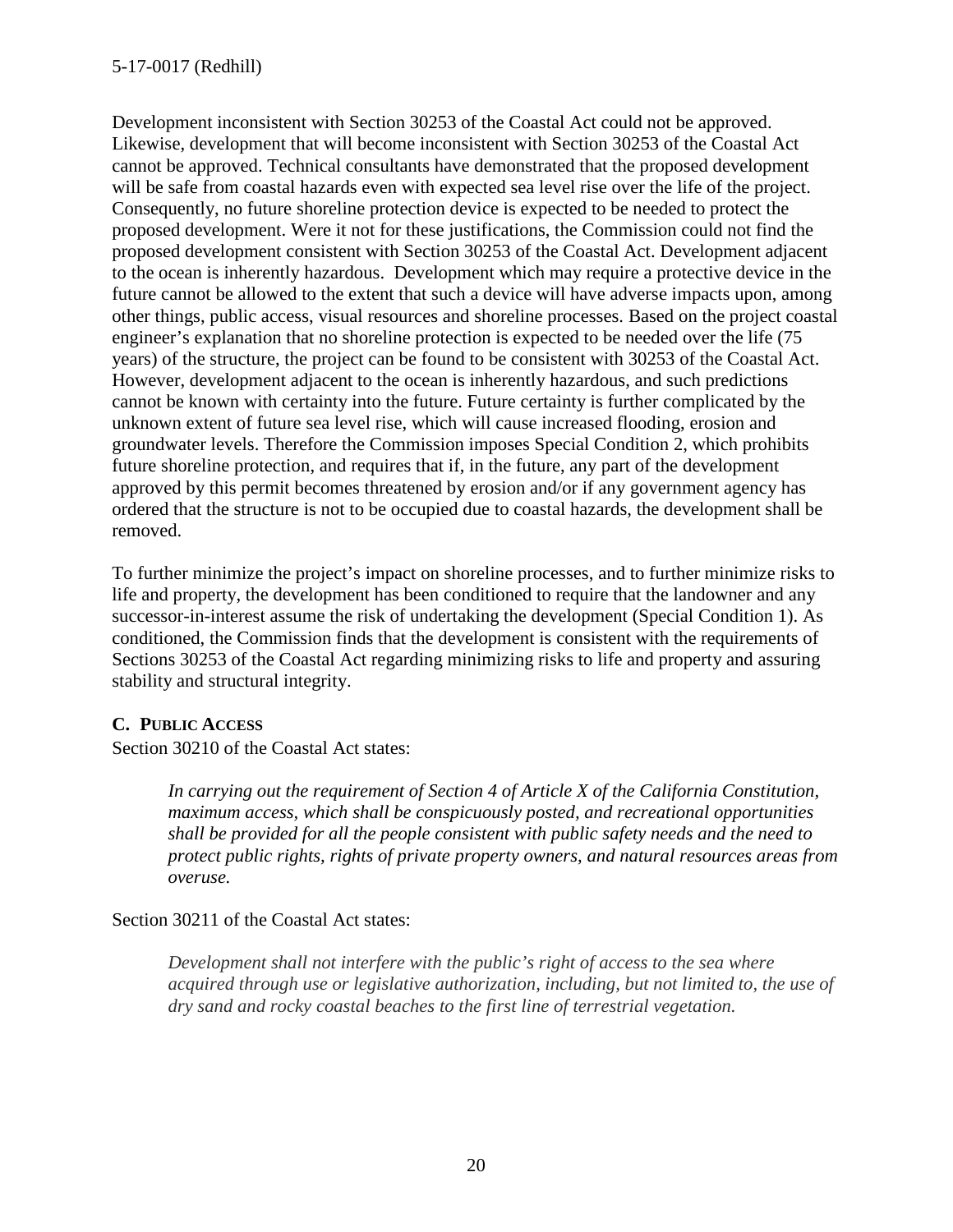#### Section 30212 of the Coastal Act states:

*(a) Public access from the nearest public roadway to the shoreline and along the coast shall be provided in new development projects except where (1) it is inconsistent with public safety, military security needs, or the protection of fragile coastal resources, (2) adequate access exists nearby, or (3) agriculture would be adversely affected. Dedicated accessway shall not be required to be opened to public use until a public agency or private association agrees to accept responsibility for maintenance and liability of the accessway.*

*(b) For purposes of this section, "new development" does not include:*

*(1) Replacement of any structure pursuant to the provisions of subdivision (g) of Section 30610.*

*(2) The demolition and reconstruction of a single-family residence; provided, that the reconstructed residence shall not exceed either the floor area, height or bulk of the former structure by more than 10 percent, and that the reconstructed residence shall be sited in the same location on the affected property as the former structure.*

*(3) Improvements to any structure which do not change the intensity of its use, which do not increase either the floor area, height, or bulk of the structure by more than 10 percent, which do not block or impede public access, and which do not result in a seaward encroachment by the structure.*

*(4) The reconstruction or repair of any seawall; provided, however, that the reconstructed or repaired seawall is not seaward of the location of the former structure.*

*(5) Any repair or maintenance activity for which the commission has determined, pursuant to Section 30610, that a coastal development permit will be required unless the commission determines that the activity will have an adverse impact on lateral public access along the beach.*

*As used in this subdivision, "bulk" means total interior cubic volume as measured from the exterior surface of the structure.*

*(c) Nothing in this division shall restrict public access nor shall it excuse the performance of duties and responsibilities of public agencies which are required by Sections 66478.1 to 66478.14, inclusive, of the Government Code and by Section 4 of Article X of the California Constitution.*

#### Section 30212 of the Coastal Act states:

*Wherever appropriate and feasible, public facilities, including parking areas or facilities, shall be distributed throughout an area so as to mitigate against the impacts, social and otherwise, of overcrowding or overuse by the public of any single area.*

#### Section 30213 of the Coastal Act states:

*Lower cost visitor and recreational facilities shall be protected, encouraged, and, where feasible, provided. Developments providing public recreational opportunities are preferred. The commission shall not: (1) require that overnight room rentals be fixed at an amount certain for any privately owned and operated hotel, motel, or other similar*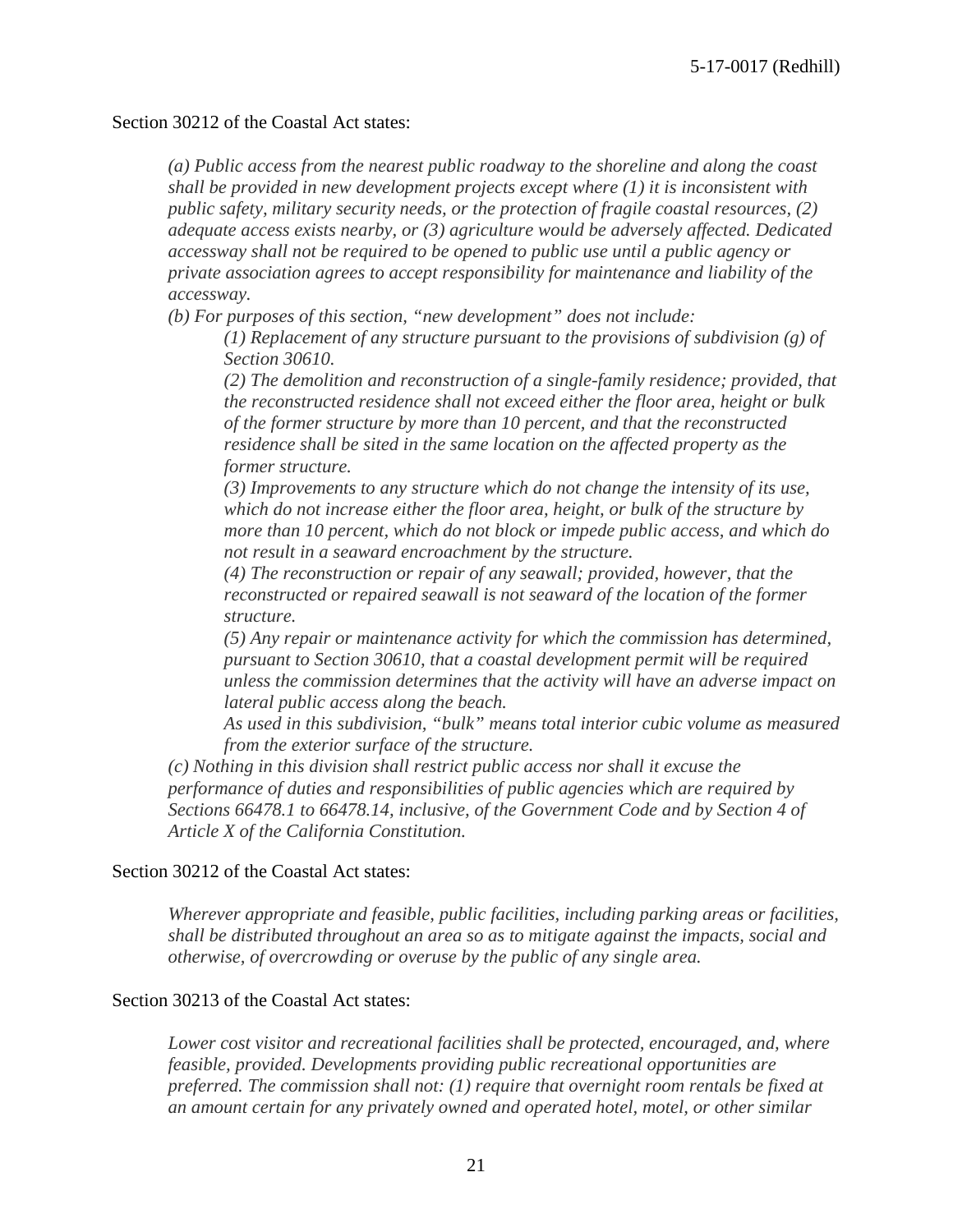*visitor-serving facility located on either public or private lands; or (2) establish or approve any method for the identification of low or moderate income persons for the purpose of determining eligibility for overnight room rentals in any such facilities.*

#### Section 30214 of the Coastal Act states:

*(a) The public access policies of this article shall be implemented in a manner that takes into account the need to regulate the time, place, and manner of public access depending on the facts and circumstances in each case including, but not limited to, the following:*

*(1) Topographic and geologic site characteristics.*

*(2) The capacity of the site to sustain use and at what level of intensity.*

*(3) The appropriateness of limiting public access to the right to pass and repass depending on such factors as the fragility of the natural resources in the area and the proximity of the access area to adjacent residential uses.*

*(4) The need to provide for the management of access areas so as to protect the privacy of adjacent property owners and to protect the aesthetic values of the area by providing for the collection of litter.*

*(b) It is the intent of the Legislature that the public access policies of this article be carried out in a reasonable manner that considers the equities and that balances the rights of the individual property owner with the public's constitutional right of access pursuant to Section 4 of Article X of the California Constitution. Nothing in this section or any amendment thereto shall be construed as a limitation on the rights guaranteed to the public under Section 4 of Article X of the California Constitution.*

*(c) In carrying out the public access policies of this article, the commission and any other responsible public agency shall consider and encourage the utilization of innovative access management techniques, including, but not limited to, agreements with private organizations which would minimize management costs and encourage the use of volunteer programs.*

#### Section 30220 of the Coastal Act states:

*Coastal areas suited for water-oriented recreational activities that cannot readily be provided at inland water areas shall be protected for such uses.*

#### Section 30221 of the Coastal Act states:

*Oceanfront land suitable for recreational use shall be protected for recreational use and development unless present and foreseeable future demand for public or commercial recreational activities that could be accommodated on the property is already adequately provided for in the area.*

#### Section 30221 of the Coastal Act states:

*The use of private lands suitable for visitor-serving commercial recreational facilities designed to enhance public opportunities for coastal recreation shall have priority over*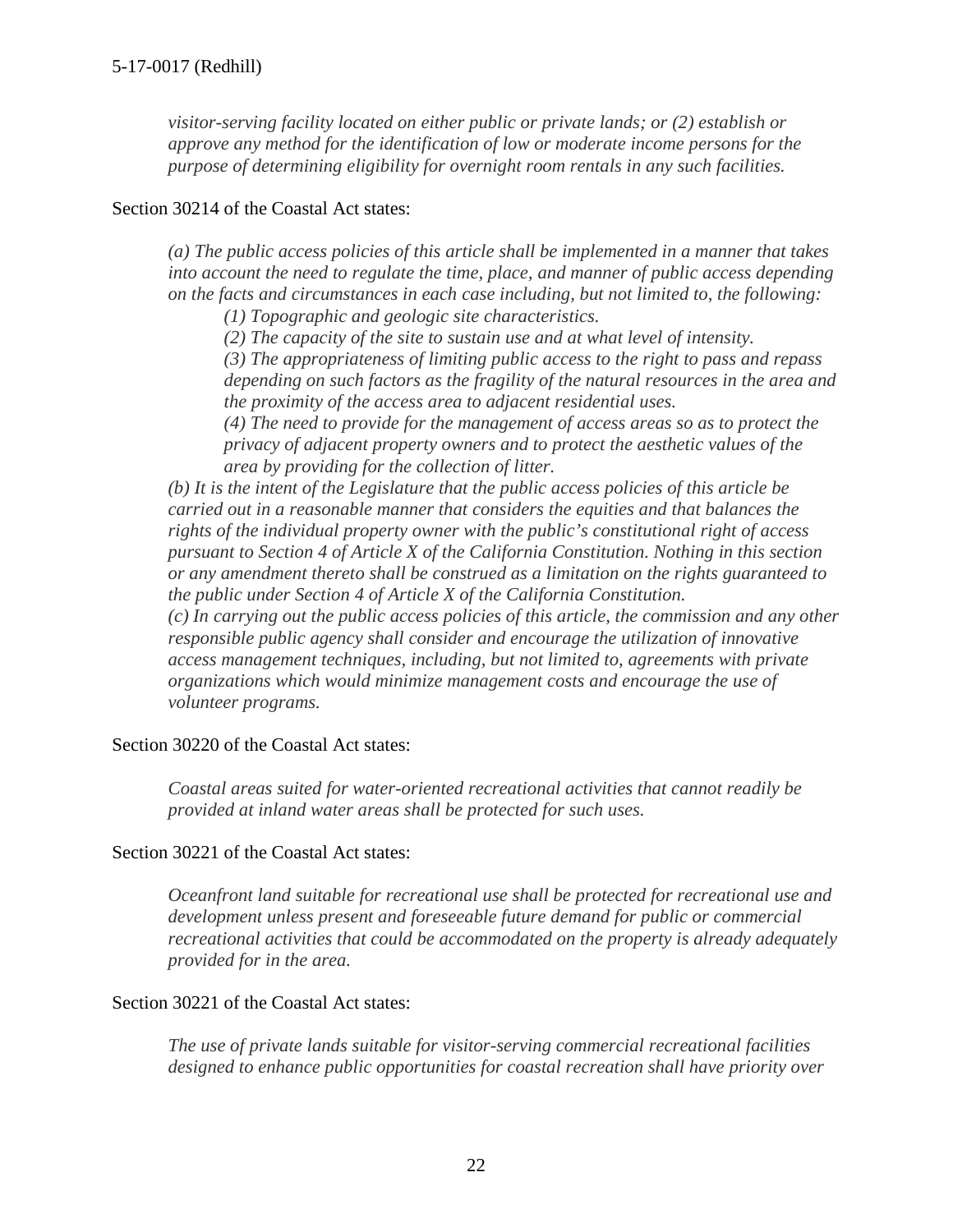*private residential, general industrial, or general commercial development, but not over agriculture or coastal-dependent industry.*

### Section 30222 of the Coastal Act states:

*Oceanfront land that is suitable for coastal dependent aquaculture shall be protected for that use, and proposals for aquaculture facilities located on those sites shall be given priority, except over other coastal dependent developments or uses.*

### Section 30222 of the Coastal Act states:

*Upland areas necessary to support coastal recreational uses shall be reserved for such uses, where feasible.*

### Section 30222 of the Coastal Act states:

*Increased recreational boating use of coastal waters shall be encouraged, in accordance with this division, by developing dry storage areas, increasing public launching facilities, providing additional berthing space in existing harbors, limiting non-water-dependent land uses that congest access corridors and preclude boating support facilities, providing harbors of refuge, and by providing for new boating facilities in natural harbors, new protected water areas, and in areas dredged from dry land.*

#### Section 30252 of the Coastal Act states:

*The location and amount of new development should maintain and enhance public access to the coast by (1) facilitating the provision or extension of transit service, (2) providing commercial facilities within or adjoining residential development or in other areas that will minimize the use of coastal access roads, (3) providing nonautomobile circulation within the development, (4) providing adequate parking facilities or providing substitute means of serving the development with public transportation, (5) assuring the potential for public transit for high intensity uses such as high-rise office buildings, and by (6) assuring that the recreational needs of new residents will not overload nearby coastal recreation areas by correlating the amount of development with local park acquisition and development plans with the provision of onsite recreational facilities to serve the new development.*

The Coastal Act requires that public access and recreation be maximized. The subject site is located adjacent to a wide, sandy, public beach. Vertical public access to the public beach in front of the site is available approximately 100 feet southeast (downcoast) of the subject site at the end of 19<sup>th</sup> Street and approximately 270 feet northwest (upcoast) of the site, at the end of 20<sup>th</sup> Street. Lateral public access along the wide sandy beach is available seaward of the oceanfront property line at the subject site. (**Exhibit 1**, Vicinity Map and Aerial Photo). All existing encroachments seaward of the property line will be removed with the proposed development. The proposed development will not affect the public's ability to gain access to, and/or to use the coast and nearby recreational facilities. Therefore, as proposed the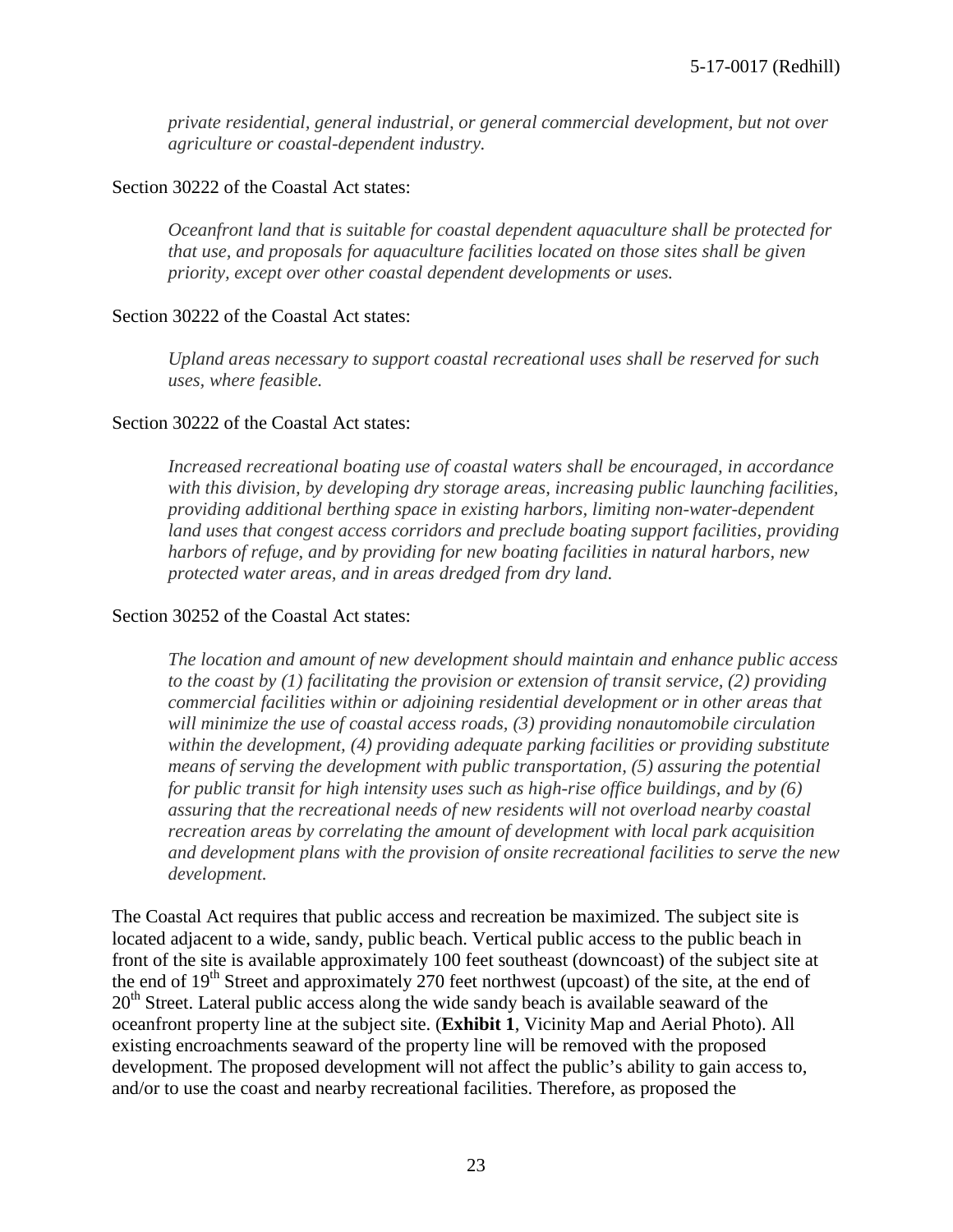development, as conditioned, conforms to Sections 30210 through 30214, Sections 30220 through 30224, and 30252 of the Coastal Act. As required by Section 30604(c) of the Coastal Act, the Commission hereby finds that the proposed development is in conformity with the public access and public recreation policies of Chapter 3 of the Coastal Act.

## **D. WATER QUALITY**

Section 30230 of the Coastal Act states:

*Marine resources shall be maintained, enhanced, and where feasible, restored. Special protection shall be given to areas and species of special biological or economic significance. Uses of the marine environment shall be carried out in a manner that will sustain the biological productivity of coastal waters and that will maintain healthy populations of all species of marine organisms adequate for long-term commercial, recreational, scientific, and educational purposes.*

### Section 30231 of the Coastal Act states:

*The biological productivity and quality of coastal waters, streams, wetlands, estuaries, and lakes appropriate to maintain optimum populations of marine organisms and for the protection of human health shall be maintained and, where feasible, restored through, among other means, minimizing adverse effects of waste water discharges and entrainment, controlling runoff, preventing depletion of ground water supplies and substantial interference with surface waterflow, encouraging waste water reclamation, maintaining natural vegetation buffer areas that protect riparian habitats, and minimizing alteration of natural streams.*

The proposed development has the potential for discharge of polluted runoff from the project site into coastal waters, either directly or into the community's storm drains, which ultimately flow to the sea. The applicant is proposing measures to address these water quality concerns, including directing site drainage to two trench drain and sedimentation basins that are proposed below grade on both sides of the driveway, providing onsite infiltration of site drainage. No landscaping and no irrigation system are proposed. In addition, during construction, the applicant proposes a number of measures to ensure water quality, including, among others, placing sand bags on-site, requiring that all trucks be washed off on-site on a gravel surface prior to leaving the site, installing wind barriers along the perimeter of the site, and covering of on-site construction materials and debris. These measures are intended to prevent silt from entering public streets and storm drains and to prevent dirt and dust from leaving the project site during construction. ZS Engineering reviewed the project's proposed drainage plan and provided the following comments (Geotechnical Investigation Report, prepared by ZS Engineering, dated May 24, 2017):

*"In response to the above review comments, we reviewed the Precise Drainage Plan (see References) that shows positive drainage for surface runoff away from the structure - 10 percent gradient within 5 feet from the structure, followed by 2 percent gradient toward the centerline of S. Pacific Avenue. Additionally, two (2) trench drain and sedimentation basins will be constructed below grade on both sides of the entry driveway off S. Pacific*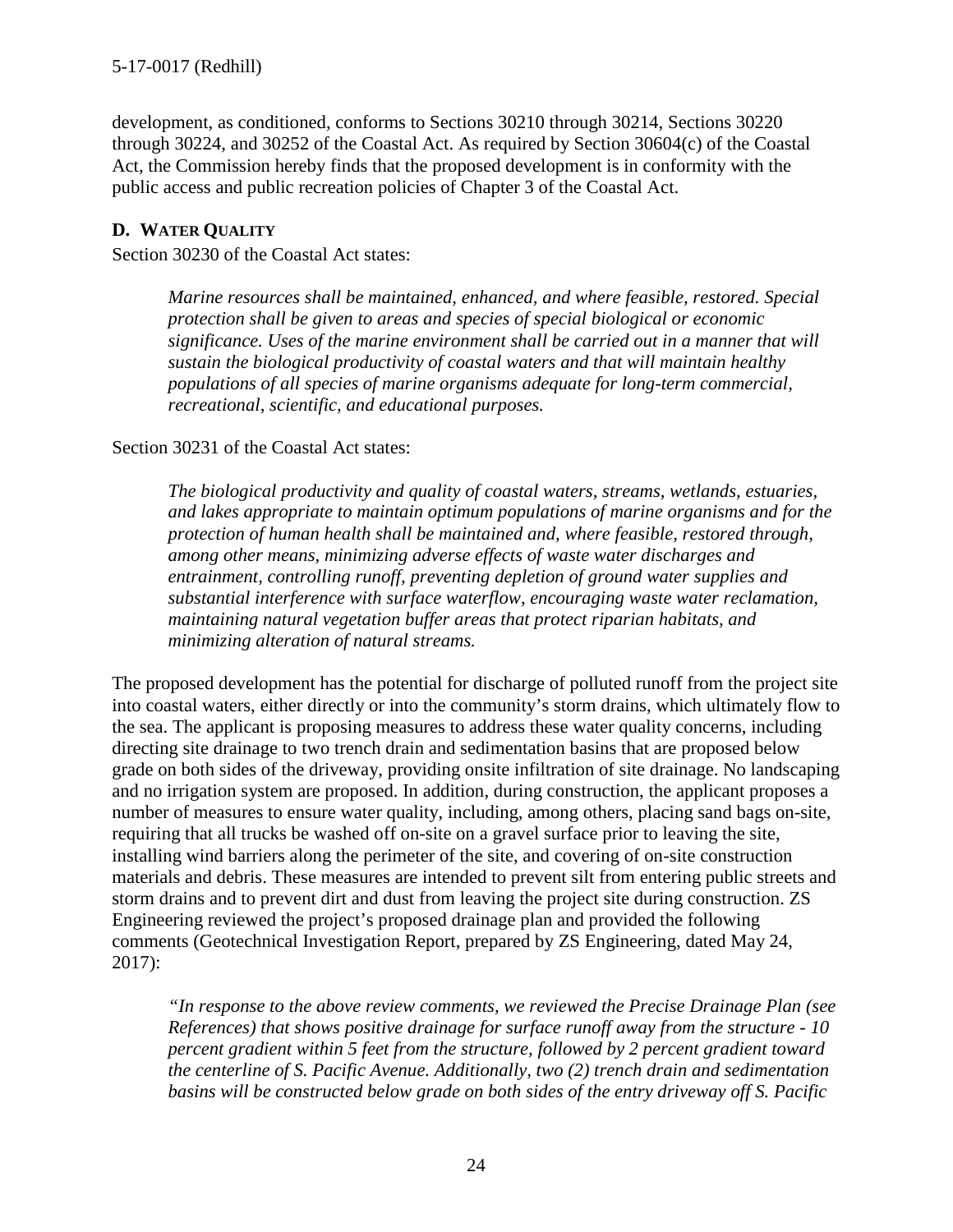5-17-0017 (Redhill)

*Avenue. Each of these basins will be 3 feet by 2 feet in plan dimension, 2 feet in depth, filled with open graded 1-1/2" gravel, and be wrapped with a filter fabric liner. Bottom of the basins will be 3 feet below the finish floor level of the driveway, which will stay above the historic shallow groundwater level. In our opinion, the above trench drains and basins will provide optimum retention and infiltration of surface runoff prior to release to the storm drain system."*

Special Condition 3 requires the project to conform to the site drainage plan as proposed. (**Exhibit 3**, page 8, Drainage Plan). In addition, the Commission imposes Special Condition 4 which identifies construction related measures to be incorporated into the project during construction. By incorporating these water quality protection measures into the proposed development, as proposed and as conditioned, the project minimizes the effect of construction and post-construction activities on the marine environment. Therefore, the Commission finds that the proposed development, as conditioned, conforms to Sections 30230 and 30231 of the Coastal Act regarding the protection of water quality to promote the biological productivity of coastal waters and to protect human health.

### **E. DEVELOPMENT**

The development is located within an existing developed area and is compatible with the character and scale of the surrounding area. However, the proposed project raises concerns that future development of the project site potentially may result in a development which is not consistent with the Chapter 3 policies of the Coastal Act. Section 30610(a) of the Coastal Act provides that certain improvements to existing single-family homes do not require a coastal development permit, subject to Section 13250 of the Commission's regulations, which lists certain improvements to single-family structures that require a coastal development permit because they involve a risk of adverse environmental effect, including those improvements to a structure that is located on a beach  $(13250(b)(1))$ . The Commission finds that section 30610 does not apply to the proposed single-family structure because it is located on a beach. Thus, to assure that future improvements are consistent with the Chapter 3 policies of the Coastal Act, the Commission finds that it is necessary to impose Special Condition 5 prohibiting the construction of future improvements to the proposed single-family structure without first obtaining a coastal development permit. Therefore, as conditioned, the development conforms to the Chapter 3 policies of the Coastal Act.

## **F. DEED RESTRICTION**

To ensure that any prospective future owners of the property are made aware of the applicability of the conditions of this permit, the Commission imposes Special Condition 6, requiring that the property owner record a deed restriction against the property, referencing all of the above special conditions of this permit and imposing them as covenants, conditions and restrictions on the use and enjoyment of the property. Thus any prospective future owner will receive actual notice of the restrictions and/or obligations imposed on the use and enjoyment of the land including the risks of the development and/or hazards to which the site is subject, and the Commission's immunity from liability. Therefore, the Commission finds that the proposed development, as conditioned, conforms to the Coastal Act by ensuring that any successors-in-interest have proper actual notice, recorded against the subject parcel, of the proposed development's required mitigation measures that mitigate the development's impacts on coastal resources.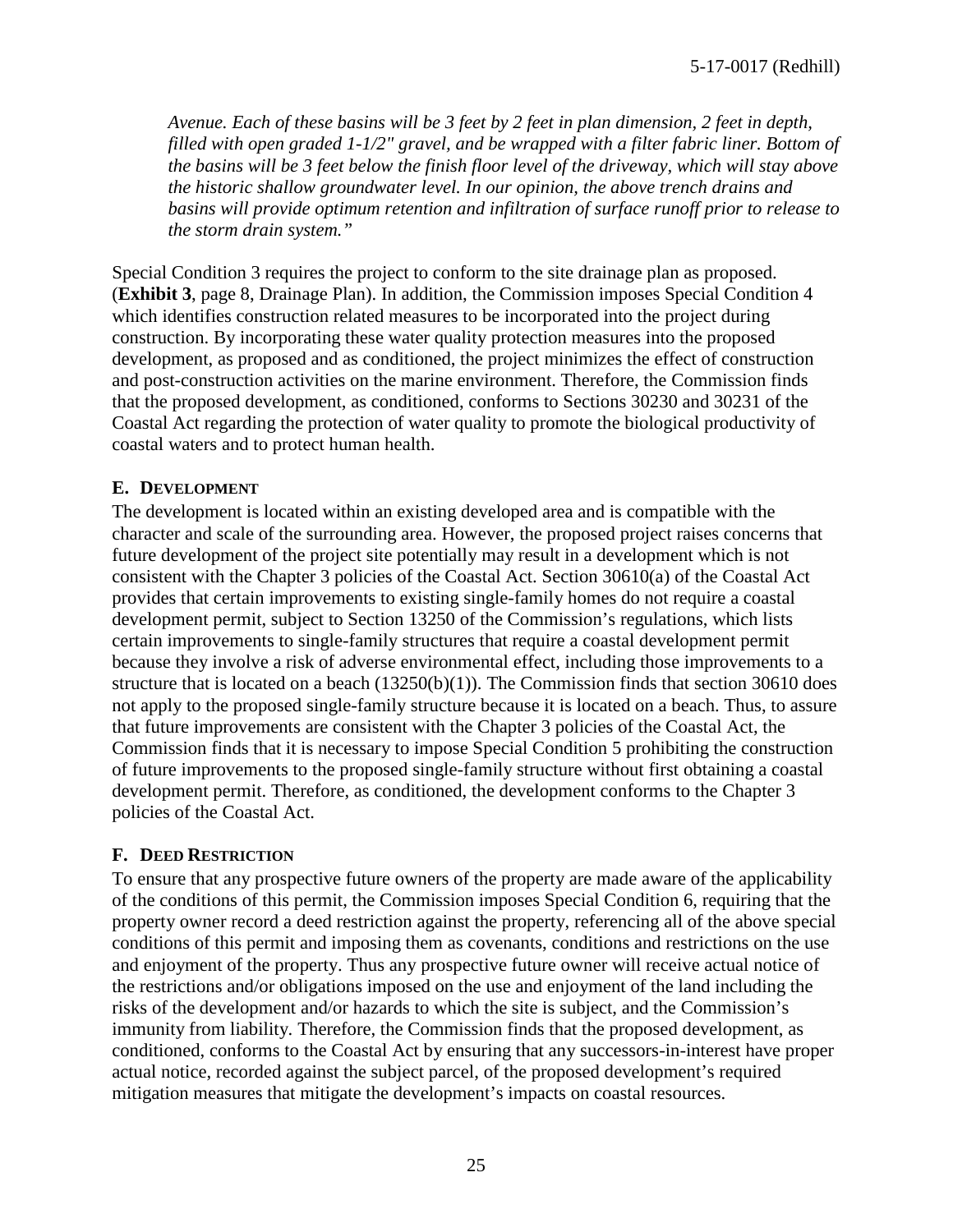## **G. LOCAL COASTAL PROGRAM**

Coastal Act section 30604(a) states that, prior to certification of a local coastal program ("LCP"), a coastal development permit must be issued upon a finding that the proposed development is in conformity with Chapter 3 of the Act and that the permitted development will not prejudice the ability of the local government to prepare an LCP that is in conformity with Chapter 3. Orange County's LCP for Sunset Beach was effectively certified in 1982 and updated in 1992. However, Sunset Beach was annexed into the City of Huntington Beach effective August 2011. This annexation terminated the County's LCP jurisdiction for the area. The Sunset Beach annexation area has not yet been incorporated into the City of Huntington Beach certified LCP. Thus, there is no certified LCP for Sunset Beach and, therefore, the Chapter 3 policies of the Coastal Act provide the standard of review for coastal development permits in the area. The previously certified Sunset Beach LCP may be used as guidance. As conditioned, the proposed development is consistent with the Chapter 3 policies of the Coastal Act. Approval of the project, as conditioned, will not prejudice the ability of the local government to prepare an LCP that is in conformity with the provisions of Chapter 3 of the Coastal Act.

## **H. CALIFORNIA ENVIRONMENTAL QUALITY ACT (CEQA)**

Section 13096(a) of the Commission's regulations requires Commission approval of Coastal Development Permit applications to be supported by a finding showing the application, as conditioned by any conditions of approval, to be consistent with any applicable requirements of the California Environmental Quality Act (CEQA). Section 21080.5(d)(2)(A) of CEQA prohibits a proposed development from being approved if there are feasible alternatives or feasible mitigation measures available which would substantially lessen any significant adverse effect which the activity may have on the environment.

The City of Huntington Beach is the lead agency responsible for CEQA review. As determined by the City, this project is categorically exempt from CEQA pursuant to section 15303(a) of the CEQA Guidelines because the project consists of the construction of one single-family residence located within an urbanized residential zone. As conditioned, there are no additional feasible alternatives or additional feasible mitigation measures available which will substantially lessen any significant adverse impact the activity would have on the environment. Therefore, the Commission finds that the proposed project, as conditioned to mitigate the identified possible impacts, is consistent with CEQA and the policies of the Coastal Act.